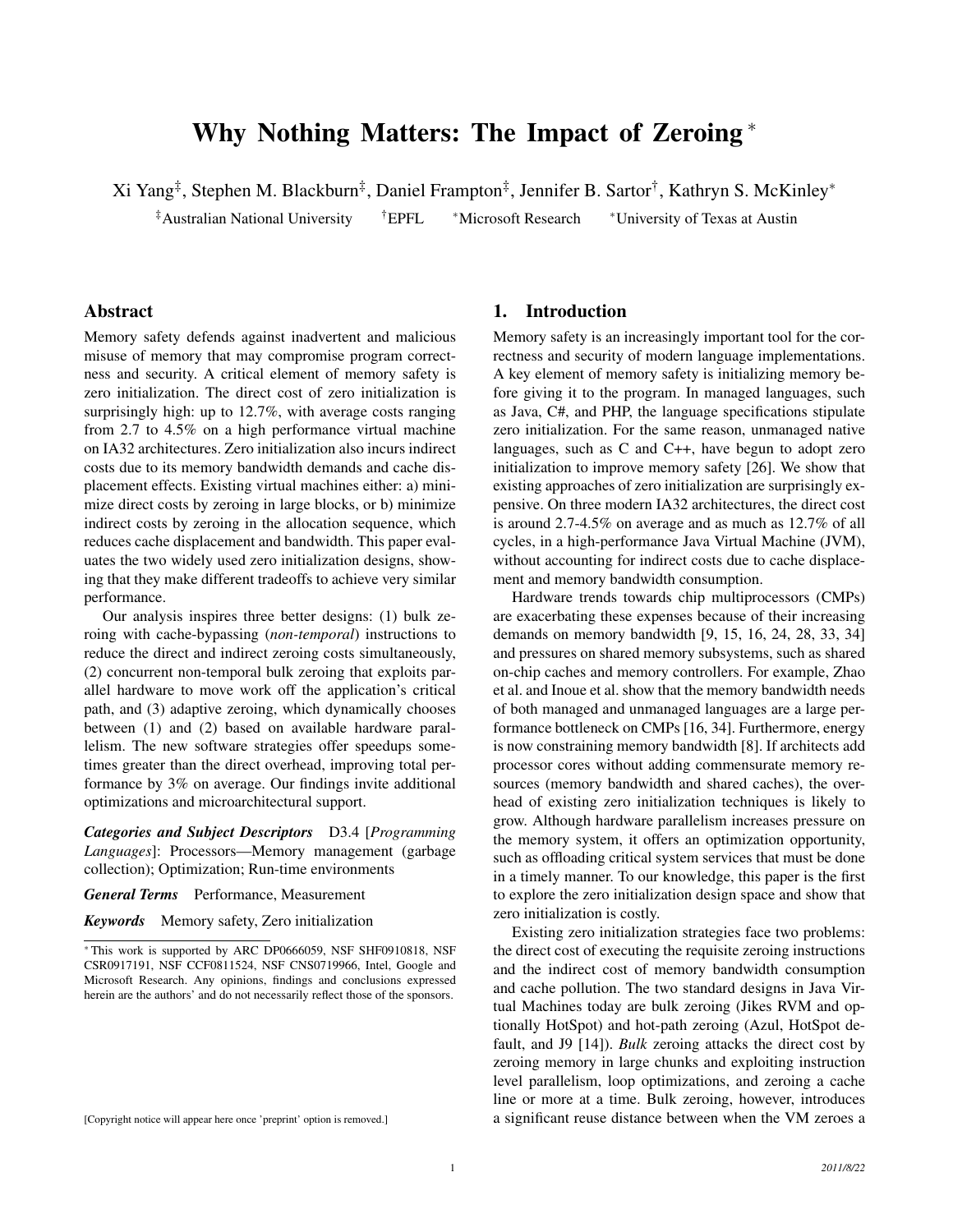cache line and when the application first uses it. This distance increases cache pollution. *Hot-path* zeroing injects zeroing instructions into the allocation sequence, attacking indirect costs by minimizing reuse distance and exploiting the hardware prefetcher to avoid stalls in modern fetch-on-write caches. Hot-path zeroing, however, expands and complicates the performance-critical allocation sequence and reduces opportunities for software optimization of the zeroing instructions. The two designs are thus at poles, addressing either, but not both, of the direct and indirect costs of zeroing.

Although this cost is significant, very little research explores zeroing costs or optimizations. We perform a detailed study in Jikes RVM and confirm the results via a preliminary implementation in the HotSpot JVM. We use 19 benchmarks from DaCapo [6], SPECjvm98 [32], and pjbb2005 [3], executing on three mainstream CMPs: an Intel Core2 Quad Q6600, an AMD Phenom II X6 1055T, and an Intel Sandy Bridge Core i7-2600. We measure the allocation rates of real and microbenchmarks to explore performance limits and costs. Our analysis reveals opportunities and tradeoffs in zeroing strategies. We show that an effective hardware prefetcher is critical to the performance of hot-path zeroing.

We introduce three better solutions. (1) Non-temporal bulk zeroing targets both direct and indirect costs using cache-bypassing instructions. (2) Concurrent non-temporal bulk zeroing targets direct costs by using parallelism to move zeroing off the application's critical path. (3) Adaptive zeroing chooses between the first two designs based on available hardware parallelism.

Our zeroing designs take advantage of non-temporal instructions and unutilized hardware parallelism to minimize zeroing costs. We demonstrate that non-temporal stores improve memory throughput and mitigate cache pollution due to bulk zeroing. Taking advantage of available hardware parallelism to move zeroing off the application's critical path further reduces the direct cost of zeroing. The best strategy adaptively chooses between concurrent and synchronous non-temporal bulk zeroing, adjusting based on the availability of unused hardware parallelism. The adaptive approach improves performance by 3.2% on average and up to 9.2% on the i7-2600. It is most effective on highly allocating, memory intensive benchmarks, which stress the memory system the most. Nonetheless, the total number of cycles devoted to zero-initialization is often substantial, which suggests that further optimization of zeroing will be useful.

The contributions of this paper are: (1) the first detailed study of the cost of zero initialization which shows zero initialization is often expensive on modern processors, (2) a detailed microarchitectural analysis of existing designs which shows they make different tradeoffs but have very similar performance, and (3) identification and evaluation of three new designs. The adaptive design uses non-temporal instructions and concurrency to provide speedups that sometimes exceed the direct cost of zero initialization.

# 2. Background and Related Work

Our work sits at the boundary of programming language implementation and microarchitecture. This section presents key background ideas and related work in hardware and software.

*Language design.* Managed languages such as Java and C# have long touted memory safety as a software engineering and security benefit and native languages, such as C and C++, are now embracing memory safety using compiler and library support [26]. Data initialization and pointer disciplines are the principal techniques for ensuring memory safety. Pointer safety disciplines protect against unintended or malicious access to memory by ensuring that the program accesses only valid references to reachable objects. Pointer safety is achieved through a combination of language specification and implementation techniques that enforce pointer declarations in static or dynamic type systems. The language specification forbids reference forging, and the implementation checks array indices, and uses garbage collection rather than manual freeing to avoid dangling references. The runtime also zero initializes all data before the program reads it. This approach is conservative—a program will often explicitly initialize the data before use as well, rendering the runtime's zeroing redundant. Both pointer safety and data initialization offer software engineering and security benefits, but they increase the number of memory operations.

*Memory system design.* Meanwhile, the era of chip multiprocessors is increasing pressure on memory performance [9, 15, 16, 24, 28, 33, 34]. Adding hardware parallelism increases computational power, but scaling memory performance to keep pace is challenging. Zhao et al. show that allocation-intensive Java programs create an *allocation wall* on modern chip multiprocessors (CMPs) that limits application scaling and performance [34]. Studying "partially scalable" benchmarks, they found a strong correlation between object allocation rates and memory bus write traffic, which is quickly saturated and limits scalability. Inoue et al. show that bandwidth problems are common to more than just managed languages—highly allocating web server applications written in native languages also have extremely high memory bandwidth demands that compromise performance on CMPs [16]. More generally, all shared elements of the memory subsystem, including shared caches, are increasingly subject to contention as hardware parallelism increases, both due to CMPs and simultaneous multithreading.

Memory subsystems on modern processors support intense memory activity when accesses exhibit either: a) a high degree of locality, or b) no locality whatsoever. A cache hierarchy ensures accesses that exhibit good temporal locality within a cache block have low latency. Modern hardware prefetchers hide latency when programs exhibit predictable spatial locality. For accesses lacking temporal locality, *non-*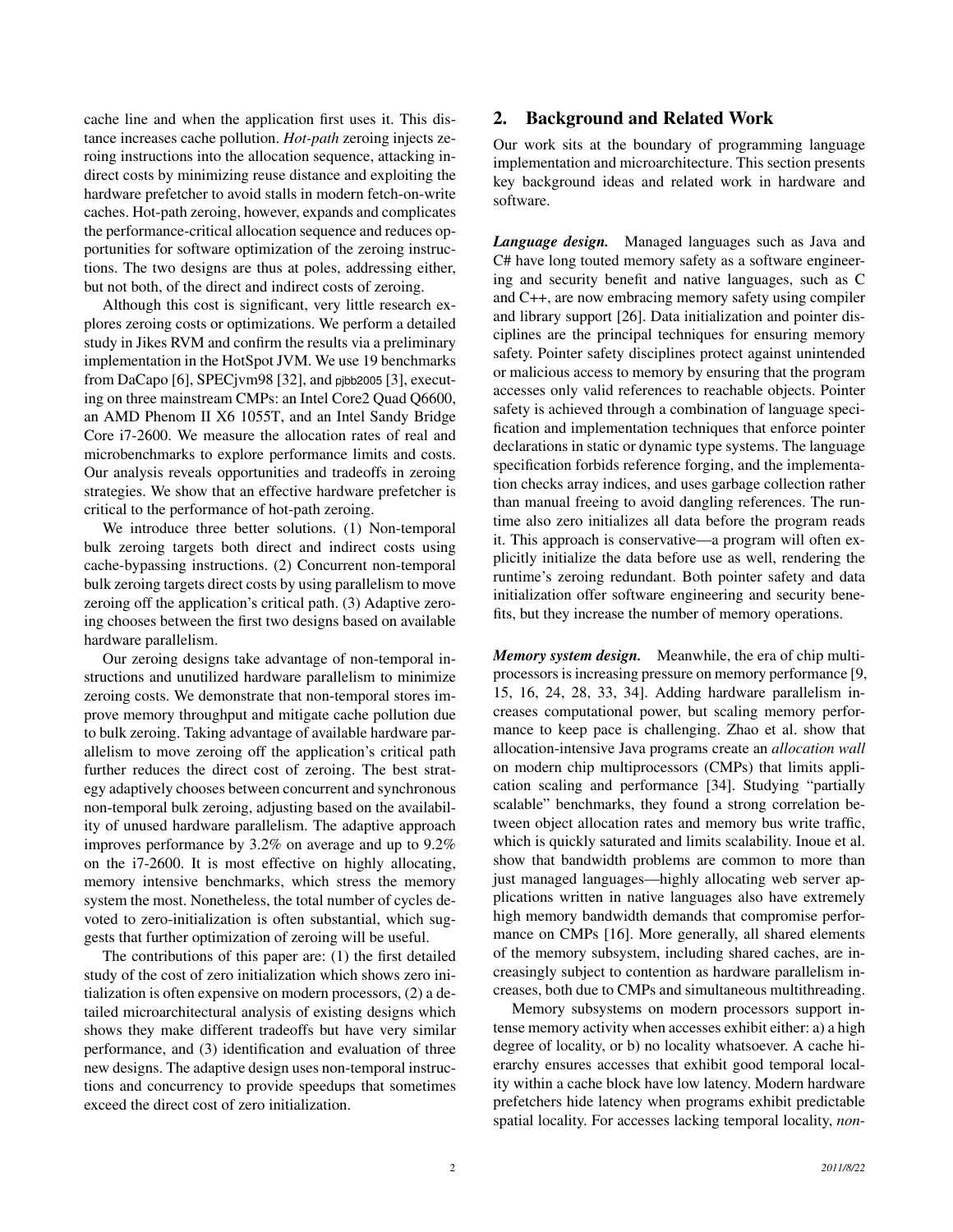*temporal* streaming instructions go directly to memory with higher memory throughput and do not displace useful data in the cache.

Jouppi investigated various cache policies and their effect on performance [21]. In particular, *write-validate* offered the best performance — it combines no-fetch-on-write and write-allocate. This policy requires per-byte valid bits to partially instantiate cache lines. This policy further motivates zeroing cache lines without reading them from memory and would improve zeroing performance; however, no modern caches use it.

Modern caches use a write-back with fetch-on-write semantics [11, 20, 22, 25]. On a write hit, the hardware writes to and marks the cache line dirty. On a write miss, the hardware first fetches the cache line, and then writes and marks it as dirty. When the cache line is evicted or is synchronized with lower-level caches, dirty lines are written back to the next lower level of the hierarchy. For memory references that exhibit good temporal locality, write-back caches work well by reducing write transactions and speeding up memory references. When temporal locality is poor, this design limits the memory throughput since, in the worst case, every write generates a store to memory and a cache line load from memory, which is useless in the case when the line will not be read.

*ISA support.* Some instruction set architectures (ISAs) include special instructions that initialize the cache without fetching data from. The PowerPC ISA includes a data cache block zero (dcbz) instruction that zeros a cache-line directly without fetching it from memory [30]. The processors designed by Azul [10] have a similar instruction,  $(CLZ)$ , that directly zeros a cache line without fetching old memory. The x86 [18] ISA includes *non-temporal* cache bypass instructions for reads and writes that have no temporal locality.

Non-temporal store instruction such as movnti bypass the cache hierarchy. They send writes directly to memory via a write combining buffer without a cache access. When used effectively, they have two benefits: a) they do not displace other data in the cache, and b) they maximize memory bandwidth utilization because, unlike normal stores that can generate one fetch and one write-back transaction, non-temporal stores only generate one write transaction.

However, non-temporal stores are expensive when incorrectly applied to temporal data. If the target of the write is currently cached, the hardware must invalidate all cache resident copies of the line, which is costly. Furthermore, if the program reuses the data soon after the non-temporal write, an additional bus transaction is required to fetch the data. Non-temporal stores are weakly ordered, which requires that the programmer use explicit fences when the semantics require consistency of writes. Because fences are expensive, they make non-temporal stores unsuitable for writes that require fine-grained consistency.

*Efficient zeroing.* Programming language and OS implementations highly optimize zeroing, memory copying, and memory initialization. For example, the standard C library provides the memset () function to initialize memory. Since memset() has no semantic knowledge of the reuse distance between the initialized memory and its next use, it resorts to a simple heuristic to switch to non-temporal instructions. For x86 processors, GNU's C library (glibc) [13] uses nontemporal stores when the region being zeroed is larger than the processor's last level cache. Otherwise it uses standard writes. The open64 compiler [1] provides a  $-cG:$  movnti=N flag. When it writes to a memory block larger than N KB, the compiler generates non-temporal store instructions.

*Zero initialization strategies.* We examined the details of zero initialization in the open source versions of Oracle HotSpot [23] VM. We extracted further details of the Azul [10] and IBM J9 [14] JVMs from talks and publications. Each of these VMs zero initializes memory on the allocation hot path, minimizing reuse distance between initialization and first use. Where practical they also selectively zero only those parts of the objects that are not explicitly initialized when they are constructed. To save memory bandwidth, J9 and Azul VMs use debz and CLZ instructions when targeting PPC and Azul hardware, respectively.

Java's semantics require that a *constructor* be executed immediately after each object is allocated. A constructor includes arbitrary user code and may include the explicit initialization of all or part of the object, resulting in a duplication of effort. If the implicit zeroing and explicit initialization are both statically visible to an optimizing compiler, the compiler can remove redundant hot-path zeroing. The opportunities for performance improvement are modest because hardware efficiently elides redundant writes with good temporal locality. Correctly implementing this optimization is difficult because it requires an analysis to guarantee that all object fields are initialized before either the program *or* the garbage collector observes them. The Oracle HotSpot VM implements such an optimization, but when we measured it, we found that it provides limited benefit, on average only 0.4% compared with hot-path zeroing across our benchmarks. Due to this weak result and the complexity involved in implementing the optimization, we do not consider it further.

Jikes RVM [4] and, optionally, HotSpot both bulk zero memory before providing it to the allocator. This approach forgoes temporal locality between initialization and first use, but minimizes the direct cost of zeroing by using a tight loop that can use coarse-grained zeroing instructions to utilize available memory bandwidth. We found that the HotSpot implementation of bulk zeroing is extremely naive. We were able to substantially improve its performance by using memset () to perform the zeroing.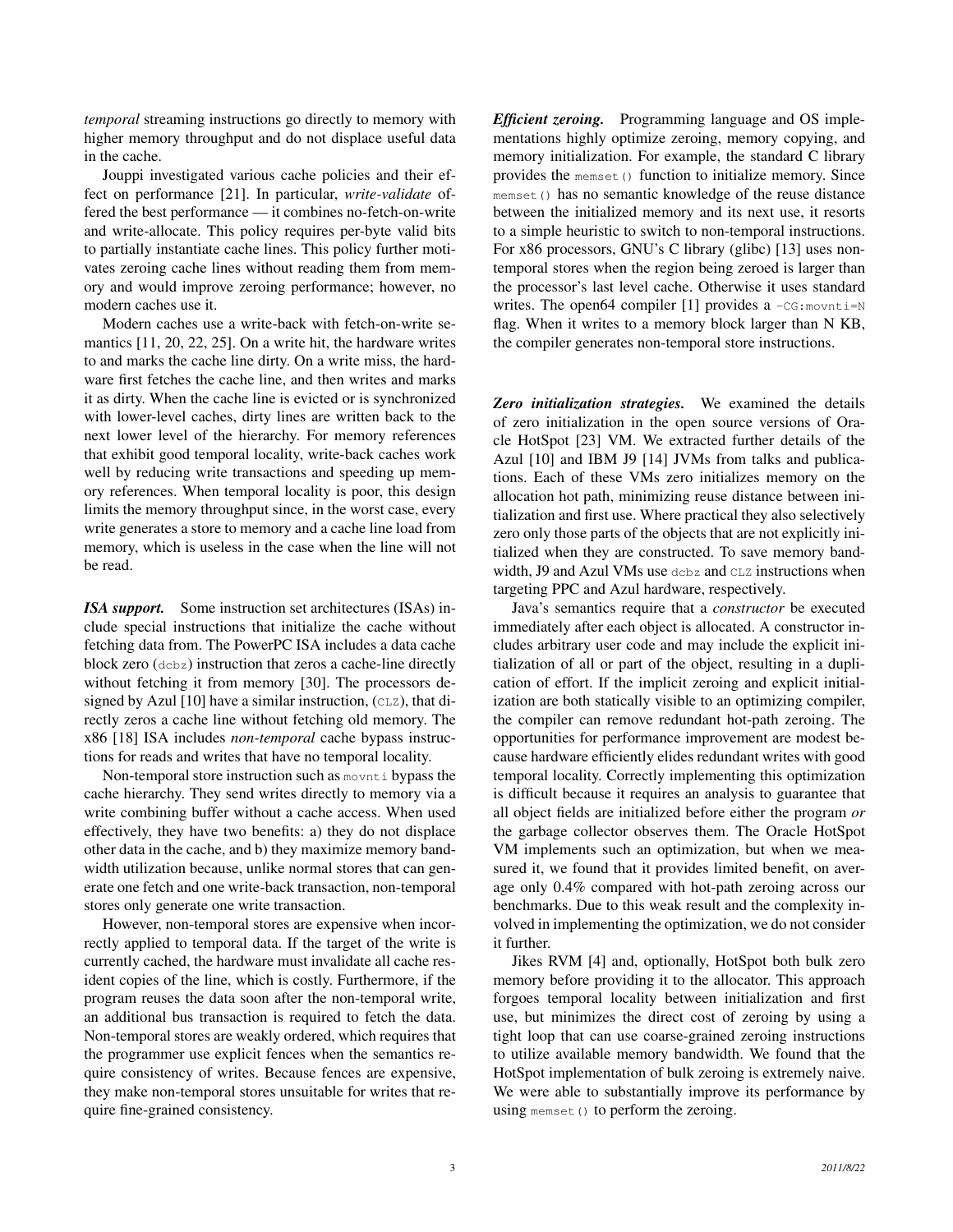| <b>Benchmark</b> | Suite       | <b>Head Street</b> | TO MIDOSITOS | Allocation Rate | Toonwall as do re ready<br><b>CAULTIMERS</b> | Multivitreaded |  |
|------------------|-------------|--------------------|--------------|-----------------|----------------------------------------------|----------------|--|
| compress         | SPECjvm98   | 114                | 105          | 0.01            | 1.00                                         | No             |  |
| jess             | SPECjvm98   | 114                | 265          | 1.03            | 0.99                                         | No             |  |
| db               | SPECjvm98   | 114                | 74           | 0.09            | 1.01                                         | No             |  |
| javac            | SPECjvm98   | 198                | 175          | 0.29            | 1.03                                         | No             |  |
| mpegaudio        | SPECivm98   | 78                 | 0.21         | 0.00            | 1.00                                         | No             |  |
| mtrt             | SPECjvm98   | 120                | 75           | 0.43            | 1.39                                         | Yes            |  |
| jack             | SPECjvm98   | 102                | 254          | 0.68            | 1.00                                         | No             |  |
| antlr            | DaCapo MR2  | 144                | 217          | 0.46            | 1.01                                         | No             |  |
| avrora           | DaCapo Bach | 300                | 54           | 0.03            | 2.88                                         | Yes            |  |
| bloat            | DaCapo MR2  | 198                | 1096         | 0.59            | 1.02                                         | No             |  |
| eclipse          | DaCapo MR2  | 480                | 2752         | 0.31            | 0.92                                         | Yes            |  |
| fop              | DaCapo MR2  | 240                | 48           | 0.10            | 1.04                                         | No             |  |
| hsqldb           | DaCapo MR2  | 762                | 118          | 0.22            | 0.94                                         | Yes            |  |
| iython           | DaCapo Bach | 240                | 1395         | 0.70            | 1.05                                         | Yes            |  |
| luindex          | DaCapo Bach | 132                | 34           | 0.09            | 0.99                                         | Yes            |  |
| lusearch         | DaCapo Bach | 204                | 8152         | 8.24            | 6.34                                         | Yes            |  |
| lusearch-fix     | DaCapo Bach | 204                | 1071         | 2.57            | 7.22                                         | Yes            |  |
| pmd              | DaCapo Bach | 294                | 385          | 0.79            | 2.31                                         | Yes            |  |
| sunflow          | DaCapo Bach | 324                | 1832         | 1.47            | 7.33                                         | Yes            |  |
| xalan            | DaCapo Bach | 324                | 1104         | 1.92            | 7.06                                         | Yes            |  |
| pjbb2005         | SPECibb2005 | 1200               | 1930         | 0.92            | 4.77                                         | Yes            |  |

Table 1. Benchmark characteristics

# 3. Methodology

Empirical evaluation is used throughout the remainder of this paper, first to provide motivating analyses, then as part of a detailed analysis of existing design points, and finally to analyze our three new designs. So we now present the software, hardware, and measurement methodologies that we use.

# 3.1 Software platform

*Benchmarks.* Table 1 shows the benchmarks we use, the heap size we use, the total allocation and allocation rates of the benchmarks, their CPU utilization and whether the benchmarks are multi-threaded. The zeroing workload and CPU utilization of these benchmarks is discussed in Section 4. We draw the benchmarks from DaCapo [6] suite, the SPECjvm98 [32] suite, and pjbb2005 [3]. (A fixed workload version of SPECjbb2005 [31] with 8 warehouses that executes 10,000 transactions per warehouse.) We use benchmarks from both 2006-10-MR2 and 9.12 Bach releases of DaCapo to enlarge our suite and because a few 9.12 benchmarks do not execute on Jikes RVM.

We omit two outliers — mpegaudio and lusearch— from our figures and averages, but include them grayed-out in tables, for completeness. The mpegaudio benchmark is a very small benchmark that performs almost zero allocation while lusearch allocates at three times the rate of any other. The lusearch benchmark derives from the 2.4.1 stable release of Apache Lucene. Investigating the source of its high allocation rate, we found a performance bug in the method QueryParser.getFieldQuery(), which revision r803664 of Lucene fixes [29]. The heavily executed  $q$ etFieldQuery() method unconditionally allocated a large data structure. In the fixed version the code only allocates the large data struc-

```
1 static int[] fresh;
2 public static void initnone() {
    for (int i=0; i < 1 << 26; i++) { // 64 million
4 fresh = new int[8];
5 }
6 }
                          (a) initnone
```

```
1 static int[] fresh;
2 public static void initfresh() {
    for (int i=0; i < 1<<26; i++) { // 64 million
      4 fresh = new int[8];
5
6 // initialize the fresh array
      7 for (int j=0; j < 8; j++)
8 fresh[j] = j;
9 }
10 }
                          (b) initfresh
1 static int[] fresh;
2 static int[] stale;
  3 public static void initstale() {
    stale = new int[8];
    for (int i=0; i < 1<<26; i++) { // 64 million
      fresh = new int[8];7
      8 // (re)initialize the stale array
9 for (int j=0; j < 8; j++)
10 \text{state}[j] = j;11 }
12 }
                          (c) initstale
```
Figure 1. Zero initialization locality microbenchmarks

ture if it is unable to reuse an existing one. This fix cuts total allocation by a factor of eight, speeds the benchmark up considerably and cuts the allocation rate by over a factor of three. We patched the DaCapo lusearch benchmark with just this fix and we call the fixed benchmark lusearch-fix. The presence of this anomaly for over a year in public releases of a widely used package suggests that the behavior of lusearch is of interest and we occasionally call out lusearch as an example of a highly allocating workload. Our zeroing approaches improve the performance of lusearch by up to 30% on i7-2600, but we use lusearch-fix in our results.

*Microbenchmarks.* To better understand the behavior of zeroing, we use three simple microbenchmarks, illustrated in Figure 1. The initnone benchmark allocates 64 million arrays, each of eight integers. In our VM, this array consumes 44 bytes ( $8\times4$  bytes plus 12 bytes of header). The initeresh benchmark does the same, and then explicitly initializes each 44 byte array immediately after allocation. This benchmark has good temporal locality and we use it to explore the locality effects of the zeroing strategies. The third microbenchmark, initstale, allocates a single array, stale before executing the tight allocation loop and explicitly (re)initializes stale after each array is allocated. Explicit initialization of stale generates very little additional memory traffic, but it adds computation to the hot loop, which throttles the allocation rate.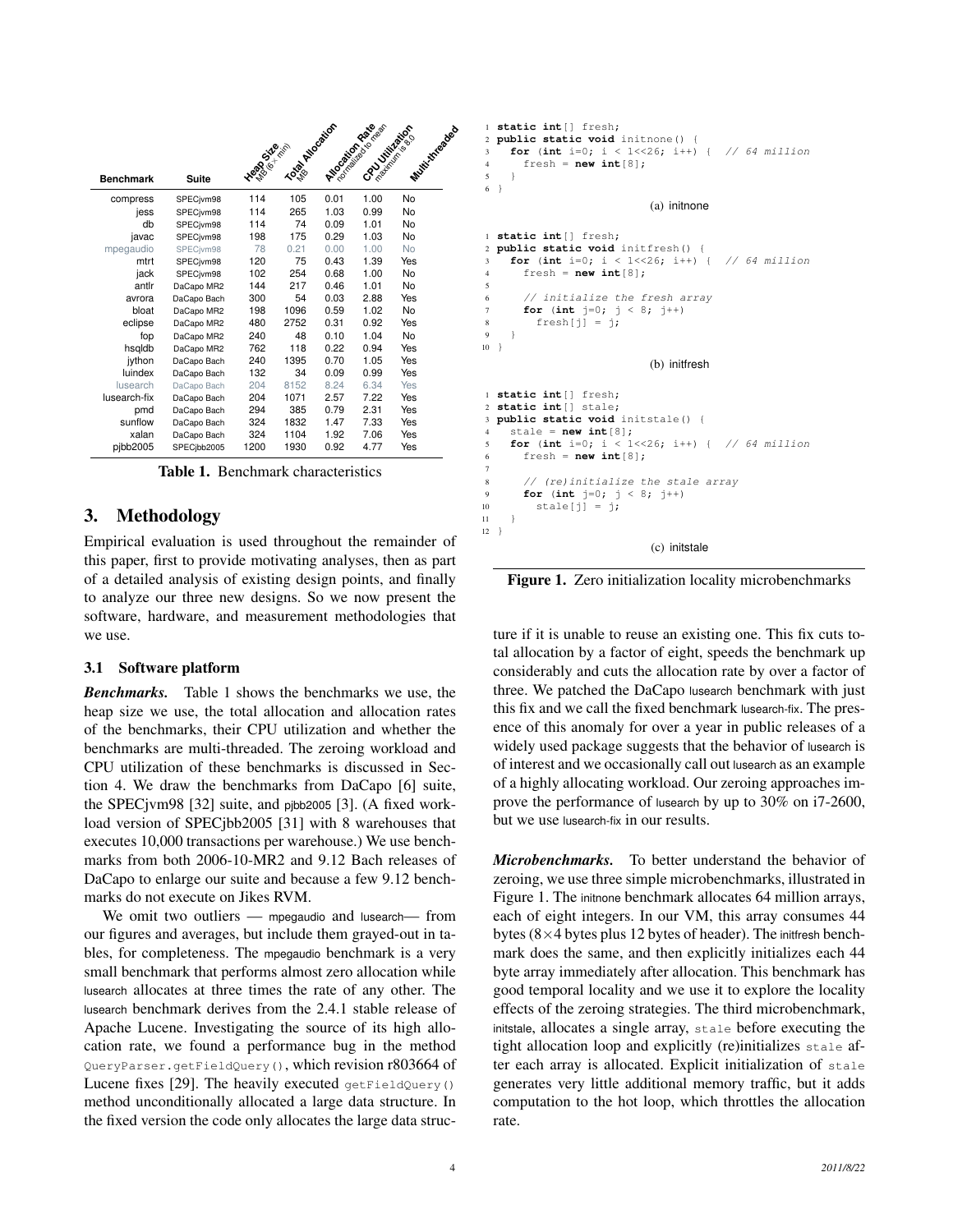| <b>Architecture</b>                          | Core2 Quad                                | <b>Phenom II</b>                                              | i7-2600                                   |
|----------------------------------------------|-------------------------------------------|---------------------------------------------------------------|-------------------------------------------|
| <b>Technology</b>                            | 65 <sub>nm</sub>                          | Model Core2 Quad Q6600 Phenom II X6 1055T<br>45 <sub>nm</sub> | Core i7-2600<br>32 <sub>nm</sub>          |
| Clock<br>Cores $\times$ SMT<br>L1 D/I Caches | 2.4GHz<br>$4 \times 1$<br>$32KB \times 4$ | 2.8GHz<br>$6 \times 1$<br>64KB $\times$ 6                     | 3.4GHz<br>$4 \times 2$<br>$32KB \times 4$ |
| L <sub>2</sub> Cache<br>L3 Cache             | $4MB \times 2$<br>none                    | 512KB $\times$ 6<br>6MB                                       | 256KB $\times$ 4<br>8MB                   |
| Memory                                       | 2GB DDR2-800                              | 4GB DDR3-2000 4GB DDR3-1066                                   |                                           |

Table 2. Hardware platform characteristics

*Jikes RVM & MMTk.* We use Jikes RVM release 3.1.1+hg r10392. We also confirm our results via a preliminary implementation in the OpenJDK 1.6.0 Oracle HotSpot Server JVM (see Sections 5.3 and 6.1). In Jikes RVM, we use the default *production* generational immix garbage collector [2]. Generational immix is a stop-the-world collector. It allocates objects into a *nursery* using *bump-pointer* allocation. When the nursery fills, it copies live objects into a mature markregion space. The allocator design consists of a thread-local, unsynchronized *hot-path*, and a global, synchronized *slow path* [5]. The slow path replenishes each thread's local buffer with blocks from a global pool, and when necessary, triggers garbage collection. Each thread allocates into its local buffer without any synchronization. By default, Jikes RVM initializes space for fresh allocation by bulk zeroing 32KB blocks of memory as they are requested by the allocation slow path. No zero initialization is necessary for mature space allocation, since copying an object explicitly initializes it.

We use a 32MB fixed size nursery, which performs well for our benchmarks. We execute with a generous heap size:  $6\times$  the minimum required for each individual benchmark, as reported in the Heap column of Table 1. This heap arrangement produces a regular pattern of nursery collections and virtually eliminates full heap collections. We repeated our experiments with a more modest  $3 \times$  heap and established that our findings are robust. In the limit, with a very small heap, garbage collection costs will dominate any mutator optimizations. The Total Allocation column of Table 1 shows the average volume of objects allocated in the nursery space using default bulk zeroing. The Allocation Rate column shows the allocation rate (bytes/execution time) normalized to the mean across all benchmarks on the i7-2600.

To reduce perturbation due to dynamic optimization and to maximize the performance of the underlying system that we improve, we use a *warmup replay* methodology. Before executing any experiments, we gathered compiler optimization profiles from the 10th iteration of each benchmark. When we perform an experiment, we execute one complete iteration of each benchmark without any compiler optimizations, which loads all the classes and resolves methods. We next apply the benchmark-specific optimization profile and perform no subsequent compilation. We then measure and report the subsequent iteration. This methodology greatly reduces non-determinism due to the adaptive optimizing compiler and improves underlying performance by about 5%



Figure 2. Processor memory system organization

compared the prior replay methodology [7]. We run each benchmark 20 times (20 invocations) and report the average. We also report 95% confidence intervals for the average using Student's t-distribution.

*Operating System.* We use Ubuntu 10.04.01 LTS server distribution running with a  $64$ -bit (x $86$ - $64$ ) 2.6.32-24 Linux kernel.

#### 3.2 Hardware platforms

We use three contemporary IA32 architectures to explore the performance of zeroing with different technologies, memory systems, and memory bandwidth provisioning: (1) the Intel Core2 Quad Q6600 with a classic front-side bus that facilitates memory system analysis, (2) a six core AMD Phenom II X6 1055T, and (3) the recent Intel Sandy Bridge Core i7- 2600 processor. Table 2 summarizes their key characteristics and Figure 2 illustrates their memory system and CPU organizations.

The 1066MHz front-side bus (FSB) on the Core2 Quad processor allows us to conduct a detailed analysis of memory traffic. Both the i7-2600 and the Phenom II processors have on-chip memory controllers and make it difficult to measure the individual contributions of different sources of memory traffic. For normal memory references, the FSB transfers data between caches and memory in cache-line sized units (64 bytes), which means that we can measure the size of data transferred by counting full cache-line (burst) transactions using performance counters. Two types of memory references generate fetch transactions: program cache misses and prefetching misses generated by the hardware automatic prefetching unit. The Core2 Quad also provides two control bits in the IA32\_MISC\_ENABLE machine state register (MSR) that disable the hardware prefetcher and adjacent cache line prefetcher [19], enabling us to analyze the performance impact of hardware prefetching.

#### 4. Motivating Analysis

To motivate our approach, we analyze benchmark characteristics, the effect of non-temporal instructions on bandwidth utilization, and the direct cost of zero initialization. Our analysis shows that some benchmarks have high memory bandwidth needs, that non-temporal instructions can use bandwidth more effectively, and that the cost of zero initialization can be high.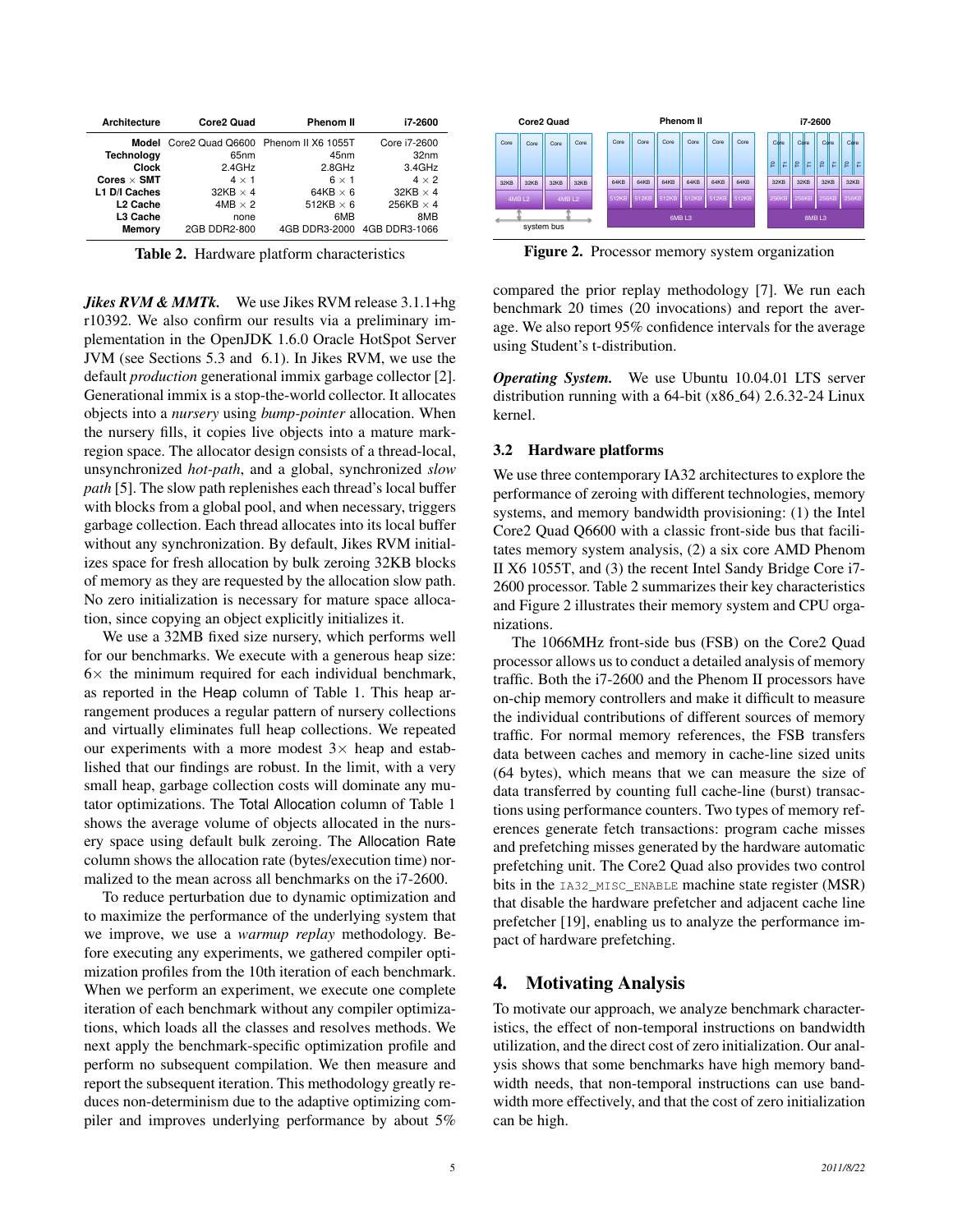

Figure 3. Performance potential of non-temporal instructions

## 4.1 CPU Utilization

CPU utilization gives an indication of the potential for contention of shared memory subsystems — if all hardware contexts are fully utilized, pressure on the memory subsystem is likely to be high. We derive CPU utilization based on user time, system time, and total execution time.

$$
CPUUtilization = \frac{UserTime + SystemTime}{ExecutionTime}
$$

Because *UserTime* and *SystemTime* are aggregated across threads, *CPUUtilization* is bounded by *N*, where *N* is the number of available hardware contexts. For example, the Core2 Quad, Phenom II, and i7-2600 have 4, 6, and 8 hardware contexts, and thus maximum *CPUUtilization* is 4.0, 6.0 and 8.0 respectively. The CPU Util. column in Table 1 shows CPU utilization for each of the benchmarks on the i7-2600 (where the maximum is 8.0). Four benchmarks lusearch-fix,sunflow, xalan, and pjbb2005 — have relatively high CPU utilization, which suggests contention for the shared memory subsystem may be a problem for these.

#### 4.2 Potential benefits of non-temporal instructions.

We perform a limit study to quantify the potential throughput benefits of non-temporal instructions, when used correctly on our evaluation machines. We compare non-temporal and regular write instructions in a tight zeroing loop with one thread and *N* threads, where *N* is the number of available hardware contexts. By default we use a 32MB buffer per thread, which is large enough to make store instructions miss the last level cache. To compare the memory bandwidth of non-temporal instructions with the memory bandwidth provided by the last level cache, we also evaluate performance when using a buffer sized to fit within the shared last level cache; 4MB, 6MB, and 8MB on Core2 Quad, Phenom II, and i7-2600 respectively.

Figure 3(a) illustrates that on the Core2 Quad and Phenom II, the throughput increase of non-temporal instructions (red) over temporal instructions (blue) is 80% and 40% for a single core, 64% and 68% when using all cores. i7-2600 hardware performs non-temporal write instructions at *twice* the rate as temporal store instructions. On the Core2 Quad and Phenom II, when a regular (temporal) store instruction hits the last level cache (green bars in Figure 3(a)), the memory bandwidth provided by the last level cache is higher than that achieved by non-temporal instructions.

Figure 3(b) shows the memory bandwidth scalability of non-temporal instructions in the same tight loop, as a function of the number of hardware threads. None of the machines exhibit good memory bandwidth scalability in this setting. The memory bandwidth on the i7-2600 scales by 18% with 2 threads, up to just 20% with 5. The results for the Phenom II and Core2 Quad are similar to the i7-2600, although with substantially lower bandwidth.

These results show that: a) non-temporal store instructions achieve much higher bandwidth than regular stores that miss the cache, and b) that on each of our processors, nontemporal stores can saturate the available bandwidth with less than half the available hardware contexts.

#### 4.3 Direct Cost of Zero Initialization

We measure the direct cost of zero initialization — the number of cycles consumed by the application while performing zero initialization. We use bulk zeroing here because hotpath zero initialization enmeshes zeroing instructions with the allocation sequence at a fine granularity, which makes measuring its cost difficult, and the two approaches perform very similarly. Hot-path zeroing is on average just 0.3% faster than bulk zeroing on the i7-2600. For the same reason we use bulk zeroing as the default comparison point throughout the rest of the paper.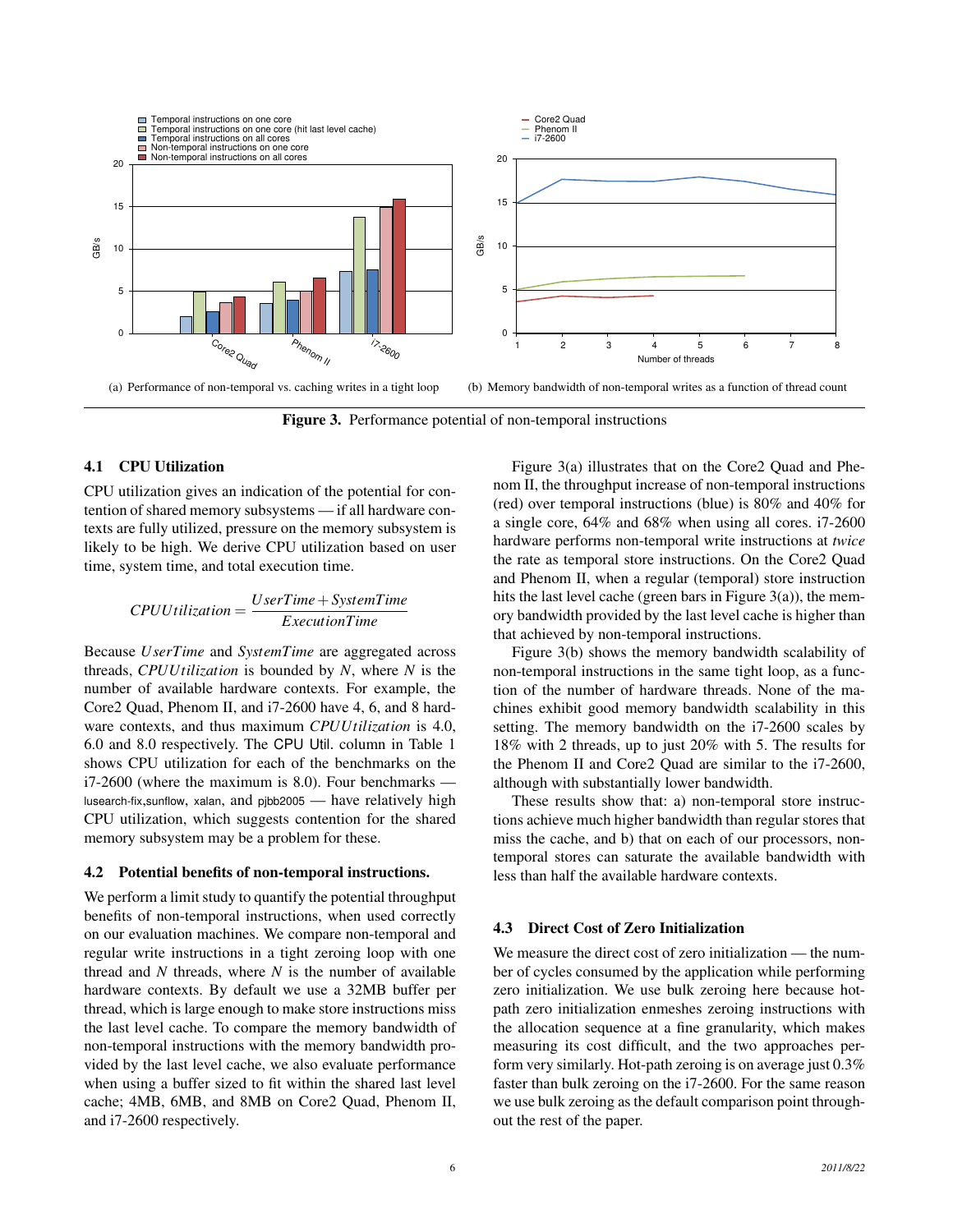

Figure 4. The direct cost of zero initialization, in terms of cycles and memory traffic

The *direct* cost of zero initialization is the CPU time spent performing zero initialization computed as a fraction of the total CPU user time (*User Time*) and system time (*System Time*). *System Time* includes CPU cycles used by the OS on behalf of the process. This metric does not include *indirect* costs such as reduced application locality due to cache displacement. We sum this metric across all hardware contexts used by the process. The total includes CPU cycles due to both the mutator and garbage collection.

$$
Direct ZeroingCost = \frac{ZeroingCycles}{UserTime + SystemTime}
$$

Figure 4(a) reports the fraction of total time spent performing zero initialization on all three architectures. The same data is presented numerically in the left half of Table 3. On the i7-2600, zeroing consumes an average of 2.7% of total time, and as much as 8.3% for jess. The Phenom II performs similarly. On the Core2 Quad, which represents more memory bandwidth constrained platforms, zero initialization cost increases to 4.5% on average, up to 12.7% for jess and a surprising 51% on the original lusearch (not included in the figure or averages, but shown in Table 3).

Figure 4(b) presents the bytes zero initialized as a fraction of all memory transferred on the bus, measured by performance counters of bus transactions. These results show that a large fraction of memory traffic is due to zeroing. The zero initialization fraction ranges from 10 to 45% for most benchmarks, with an average of 25%. Only avrora and db incur negligible traffic due to zeroing, and as we will see, show no sensitivity to the choice of zeroing strategy. The trend to-

wards high allocation rates in managed languages such as Java, C#, PHP, and JavaScript, suggests that these programs may be outliers.

# 5. Existing Zero Initialization Designs

Having presented motivating analysis for zero initialization design, we now conduct a detailed analysis of the two existing zero initialization designs before presenting our new designs in Section 6.

#### 5.1 Hot-path Zeroing

*Hot-path* zeroing initializes memory for each object upon allocation, immediately prior to the first use. The allocation instruction sequence executes frequently, and is often called the fast or hot path. By default IBM J9, Oracle HotSpot, and Azul HotSpot use hot-path zeroing. Hot-path zeroing trades better data locality against a diminished optimization opportunity. It requires more instructions on the allocation path and degrades instruction locality.

Allocation is performance-critical in a modern JVM. To avoid function call overhead and enlarge the optimization scope, compilers often inline the allocation hot-path. Performing zeroing in the hot-path increases the size and complexity of generated code, which leads to more instruction cache pressure. We measured a slight increase in icache misses of around 6.3% compared to bulk zeroing, and around 5.3% increase in compilation time on the i7-2600. On the other hand, hot-path allocation should be friendly to modern memory systems since it minimizes the reuse distance between zeroing and first use of an object, and because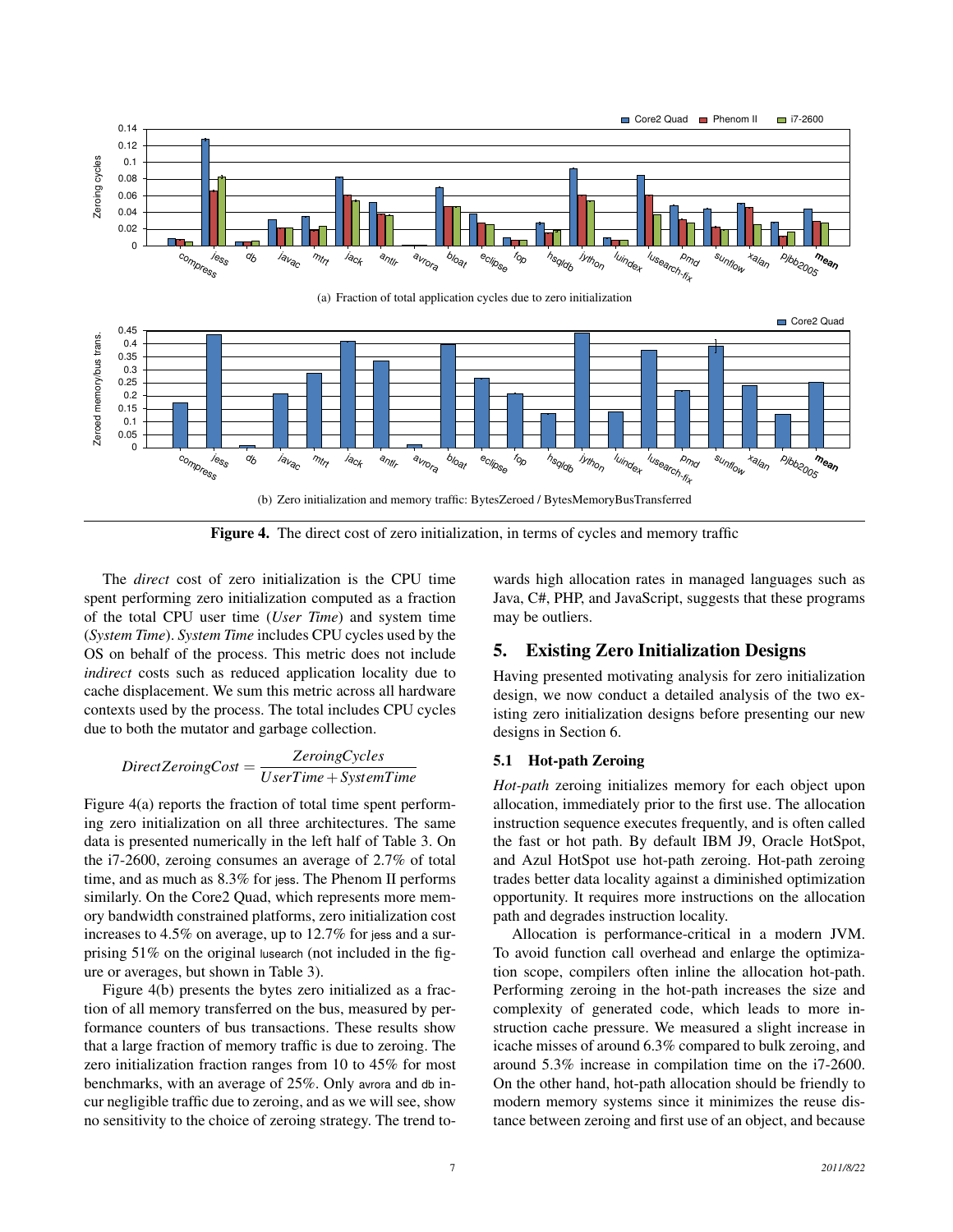|                                                                                                                                  |                                                                                                                      | <b>Zeroing Direct Cost</b><br>(%) of Total Time                                                                                                                                                                                                                                                                                                                                                          |                                                                                                                                          | Hot-path vs. Bulk<br>Improvement (%)   |                                                                                                                                                                                                                                                                                               |                                                                                                                                                                                                                                                                                                            |  |  |
|----------------------------------------------------------------------------------------------------------------------------------|----------------------------------------------------------------------------------------------------------------------|----------------------------------------------------------------------------------------------------------------------------------------------------------------------------------------------------------------------------------------------------------------------------------------------------------------------------------------------------------------------------------------------------------|------------------------------------------------------------------------------------------------------------------------------------------|----------------------------------------|-----------------------------------------------------------------------------------------------------------------------------------------------------------------------------------------------------------------------------------------------------------------------------------------------|------------------------------------------------------------------------------------------------------------------------------------------------------------------------------------------------------------------------------------------------------------------------------------------------------------|--|--|
| <b>Benchmark</b>                                                                                                                 | C2Q                                                                                                                  | PII                                                                                                                                                                                                                                                                                                                                                                                                      | i7                                                                                                                                       | C2Q                                    | PII                                                                                                                                                                                                                                                                                           | i7                                                                                                                                                                                                                                                                                                         |  |  |
| compress<br>jess<br>db<br>javac<br>mpegaudio<br>mtrt<br>jack                                                                     | $8.22 \pm 0.04$                                                                                                      | $0.91 + 0.00$ $0.75 + 0.01$<br>$12.74 \pm 0.18$ 6.61 $\pm$ 0.09<br>$0.53 \pm 0.00$ $0.47 \pm 0.00$<br>$3.16 \pm 0.02$ $2.12 \pm 0.02$<br>$0.00 \pm 0.00$ $0.00 \pm 0.00$ $0.00 \pm 0.00$<br>$3.49 \pm 0.05$ 1.85 $\pm$ 0.03<br>$6.06 + 0.09$                                                                                                                                                             | $0.47 + 0.00$<br>$8.29 + 0.19$<br>$0.56 + 0.00$<br>$2.16 + 0.02$<br>$2.36 + 0.04$<br>$5.41 \pm 0.09$                                     |                                        | $-0.25 + 0.08 - 0.37 + 0.07 - 0.47 + 0.61$<br>$-0.01 \pm 0.27 -1.73 \pm 0.34 -0.39 \pm 0.79$<br>$-0.06 \pm 0.14 -0.76 \pm 0.10 -0.03 \pm 0.91$<br>$2.53 \pm 0.18$ 0.50 $\pm$ 0.22 -1.07 $\pm$ 1.07                                                                                            | 8.39 $\pm$ 0.26 0.01 $\pm$ 0.41 3.54 $\pm$ 0.96<br>$0.05 \pm 0.18$ 0.15 $\pm$ 0.29 0.37 $\pm$ 0.84<br>1.90 $\pm$ 0.88 0.13 $\pm$ 0.85 -0.25 $\pm$ 1.42                                                                                                                                                     |  |  |
| min<br>max<br>mean<br>geomean                                                                                                    | 0.53<br>12.74<br>4.84                                                                                                | 0.47<br>6.61<br>2.98                                                                                                                                                                                                                                                                                                                                                                                     | 0.47<br>8.29<br>3.21                                                                                                                     | $-0.25$<br>8.39<br>2.10<br>2.15        | $-1.73$<br>0.50<br>$-0.22$<br>$-0.22$                                                                                                                                                                                                                                                         | $-1.07$<br>3.54<br>0.29<br>0.30                                                                                                                                                                                                                                                                            |  |  |
| antlr<br>avrora<br>bloat<br>eclipse<br>fop<br>hsgldb<br>iython<br>luindex<br>lusearch<br>lusearch-fix<br>pmd<br>sunflow<br>xalan | $1.02 + 0.01$<br>$2.71 \pm 0.12$<br>$9.29 \pm 0.03$<br>$0.93 + 0.01$<br>$51.40 \pm 0.1450.59 \pm 0.4331.67 \pm 0.13$ | $5.22 \pm 0.04$ 3.82 $\pm$ 0.05 3.68 $\pm$ 0.06<br>$0.04 \pm 0.00$ $0.11 \pm 0.00$<br>$7.02 \pm 0.04$ 4.72 $\pm 0.04$<br>$3.83 \pm 0.02$ 2.76 $\pm 0.02$<br>$0.73 + 0.01$<br>$1.55 + 0.07$<br>$6.07 \pm 0.05$<br>$0.70 + 0.01$<br>8.46±0.03 6.06±0.10 3.76±0.02<br>4.85 $\pm$ 0.03 3.17 $\pm$ 0.04 2.78 $\pm$ 0.03<br>4.47 $\pm$ 0.07 2.28 $\pm$ 0.11 1.92 $\pm$ 0.02<br>$5.06 \pm 0.02$ 4.60 $\pm$ 0.03 | $0.09 + 0.00$<br>4.70 ± 0.05<br>$2.57 \pm 0.01$<br>$0.71 + 0.01$<br>$1.83 + 0.11$<br>$5.37 \pm 0.03$<br>$0.72 + 0.01$<br>$2.57 \pm 0.01$ | $25.22 + 0.2427.73 + 0.5220.50 + 0.72$ | $0.43 \pm 0.11 - 0.18 \pm 0.13$ $0.26 \pm 2.01$<br>$-4.78 \pm 1.15 -3.62 \pm 1.45 -2.84 \pm 3.84$<br>1.65 $\pm$ 0.35 0.79 $\pm$ 0.56 0.03 $\pm$ 0.66<br>$0.25 \pm 0.76$ $0.34 \pm 0.18$ -0.13 $\pm 0.81$<br>1.18 $\pm$ 4.17 1.32 $\pm$ 5.54 -0.12 $\pm$ 1.49<br>1.42±0.26 0.90±3.21 1.79±0.67 | $-8.69 + 5.03$ 1.21 + 0.37 $-0.65 + 0.79$<br>$2.49 \pm 0.39$ 0.93 $\pm 0.45$ 2.39 $\pm 0.90$<br>$-0.09 \pm 1.14 - 1.03 \pm 6.58$ 1.87 $\pm$ 2.25<br>$-0.58 \pm 0.62$ 1.08 $\pm$ 0.53 0.47 $\pm$ 1.33<br>$2.76 \pm 0.30$ 0.94 $\pm$ 1.08 0.97 $\pm$ 0.95<br>$0.58 \pm 0.31$ $0.88 \pm 0.47$ $0.40 \pm 1.07$ |  |  |
| min<br>max<br>mean<br>geomean                                                                                                    | 0.04<br>9.29<br>4.41                                                                                                 | 0.11<br>6.07<br>3.05                                                                                                                                                                                                                                                                                                                                                                                     | 0.09<br>5.37<br>2.56                                                                                                                     | $-8.69$<br>2.76<br>$-0.28$<br>$-0.24$  | $-3.62$<br>1.32<br>0.30<br>0.30                                                                                                                                                                                                                                                               | $-2.84$<br>2.39<br>0.37<br>0.38                                                                                                                                                                                                                                                                            |  |  |
| pibb2005                                                                                                                         | $2.82 + 0.01$                                                                                                        | $1.15 \pm 0.02$ 1.66 $\pm 0.01$                                                                                                                                                                                                                                                                                                                                                                          |                                                                                                                                          |                                        |                                                                                                                                                                                                                                                                                               | $-0.30 \pm 2.85 -0.54 \pm 1.28 -1.16 \pm 0.60$                                                                                                                                                                                                                                                             |  |  |
| min<br>max<br>mean<br>qeomean                                                                                                    | 0.04<br>12.74<br>4.46                                                                                                | 0.11<br>6.61<br>2.93                                                                                                                                                                                                                                                                                                                                                                                     | 0.09<br>8.29<br>2.72                                                                                                                     | $-8.69$<br>8.39<br>0.47<br>0.52        | $-3.62$<br>1.32<br>0.09<br>0.10                                                                                                                                                                                                                                                               | $-2.84$<br>3.54<br>0.26<br>0.27                                                                                                                                                                                                                                                                            |  |  |

Table 3. The direct cost of bulk zeroing (left) and total execution time for hot-path relative to bulk (right)

the access pattern is regular, it should be amenable to hardware prefetching.

In Jikes RVM we implement a hot-path instruction sequence that zeroes objects sixteen bytes at time using an unrolled loop of four-byte mov instructions. This version performs significantly better than two eight-byte (movq) instructions or one sixteen-byte (movdq) instruction. We identified two reasons that the eight-byte instruction performs worse: 1) it requires the use of a register as the source, whereas the four-byte instruction uses an immediate; and 2) the allocation sequence only guarantees four-byte alignment, so eightbyte or sixteen-byte stores may be unaligned, which on the IA32 is not incorrect, but incurs a performance penalty [17]. When objects are smaller than sixteen bytes, our approach redundantly zeroes some trailing memory. Since the minimum object size is 8 bytes (the size of a header) and the average object size is around 28 bytes, redundant zeroing is not a significant concern.

#### 5.2 Bulk Zeroing

Both Jikes RVM (by default) and HotSpot (with a command line option) provide bulk zeroing. Bulk zeroing initializes blocks of free memory to zero prior to returning them to the memory allocator. Seeking to improve the efficiency of



Figure 5. Execution time of microbenchmarks on Core2 Quad with and without hardware prefetch enabled

zeroing, bulk zeroing performs highly optimized zeroing in a tight loop with a very small instruction cache footprint. For example, the zeroing routine straightforwardly utilizes instructions that zero at a coarse grain — zeroing aligned double word, quad word, or even a cache line at a time. Using our microbenchmark below, we dispel the expectation that the high spatial locality and regular access pattern of bulk zeroing would lend itself to hardware prefetching. The principal disadvantage of this design is that as the block size grows, the average reuse distance between allocation and data use also grows.

The default implementation in Jikes RVM performs zero initialization of  $32KB$  blocks using glibc's memset() function. As the size of the block is much smaller than the size of the last level cache on the evaluation machines, the memset() function uses normal store instructions to perform zeroing.

#### 5.3 Comparison: Hot-Path and Bulk Zeroing

This section presents a detail analysis of the memory system behavior and total performance of the two existing zero initialization techniques executing both our microbenchmarks and real workloads.

*Microbenchmark performance.* Figure 5 shows the execution time of the microbenchmarks on Core2 Quad with and without hardware prefetching. With hardware prefetching, hot-path zeroing outperforms bulk zeroing in all scenarios — by 14%, 13% and 14% for initfresh, initstale, and initnone respectively. We noted above that one of the downsides of hot-path zeroing is the fine-grained enmeshing of zero instructions that significantly reduces optimization opportunities compared to bulk zeroing. In this regard, the microbenchmark presents a best-case scenario for hot-path zeroing. When all allocation and initialization occurs in one very tight loop, the compiler can optimize it and make it similar to the bulk zeroing loop. Both approaches must write the header, even for initnone and initstale. Since there is no code advantage and a memory disadvantage for bulk zeroing on the microbenchmarks, the hot-path zeroing's 15% performance advantage is unsurprising.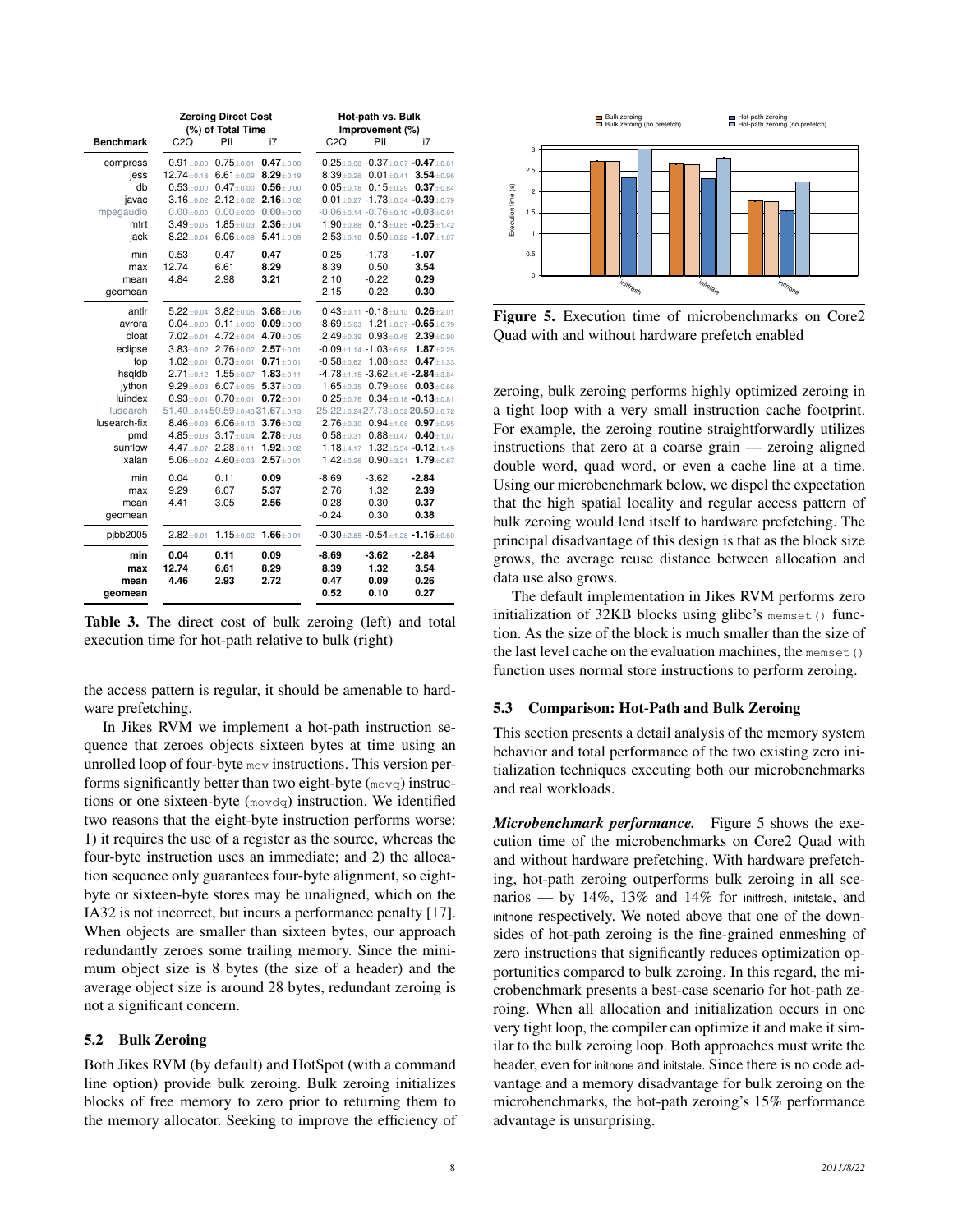

Figure 6. Last level cache misses on the Core2 Quad: hot-path/bulk zeroing

Without prefetching, bulk zeroing has a substantial advantage over hot-path zeroing: 11%, 6% and 26% for initiesh, initstale, and initnone respectively. Furthermore, the raw performance of bulk zeroing is *unaffected* whether the prefetcher is enabled or not, while the performance of hot-path is degraded significantly.

Since bulk zeroing writes large continuous chunks sequentially in a tight loop, it places high demands on the bus, throttling the automatic prefetcher. On the other hand, hotpath zeroing intertwines zeroing instructions with the allocation sequence and its surrounding context, and thus spreads the stores out, placing less pressure on the bus, which allows the hardware prefetcher to be more aggressive and gives the hardware more time to tolerate the latency. Thus, as Figure 5 shows, hot-path zeroing relies on prefetching to reduce the direct cost of zero initialization, and without it, performance suffers noticeably.

*Overall performance.* The right side of Table 3 shows the relative performance of hot path zeroing compared to bulk zeroing on the three architectures. These results show that hot-path zeroing offers a slim advantage over bulk zeroing (0.1% to 0.5%).The benchmark that benefits most from hot-path zeroing is the fast-allocating jess, with a 3.5% advantage over bulk-zeroing on the i7-2600. However, most benchmarks are neutral to this choice. These results contrast sharply with the microbenchmark results, highlighting the fact that the microbenchmarks is a best-case scenario for hot-path zero initialization.

We optimized HotSpot's bulk zeroing implementation and found similar results — hot-path zeroing provides only 0.7% advantage on the i7-2600, rising to 1.1% when combined with HotSpot's redundant initialization optimization, which is enabled by default. Summarizing, although hotpath and bulk zeroing perform remarkably similarly, our microbenchmark results show that they achieve this performance by making very different tradeoffs.

*Instruction footprint.* When the compiler inlines the allocation sequence to improve performance, it sprinkles additional hot-path zeroing instructions all over the program, generating a lot of instructions compared to a single outof-line loop for bulk zeroing. The Instruction cache misses bar in Figure 6 shows that this increase degrades instruction locality. On the Core2 Quad, instruction cache misses increase by 6.4% for hot-path zeroing compared to bulk zeroing. For mtrt, jack, pjbb2005, sunflow and jython, the instruction cache misses increase by more than 15%. The decrease in program cache misses in jython of 70% suggests the potential for a performance win, but poor instruction cache locality counteracts this potential. The result is a net performance degradation due to hot-path zeroing. To understand the impact of hot-path zeroing on the compiler, we measured the compilation cost for both schemes. These measurements reveal a 5.3% increase in compilation time on the i7-2600 for hot-path zeroing. The rest of our experiments eliminate compilation time to focus on steady-state application performance.

*Data locality.* We divide cache misses into those generated directly by the program (*program cache misses*), those generated by automatic hardware prefetching (*prefetching cache misses*). We present *total last-level cache misses* which include both program and prefetching misses. The first bar in Figure 6 shows that hot-path zeroing nearly halves the number of program misses on the Core2 Quad compared to bulk zeroing. However, this effect is almost entirely offset by an increase in prefetch cache misses (not shown), leading to a modest 3.3% average reduction in total last-level cache misses. Because hot-path zeroing zeros more slowly, hardware prefetching has an opportunity to satisfy memory requests. The penalty of slower zeroing throughput for hotpath zeroing counteracts its improved temporal locality. Hotpath zeroing reduces last-level cache misses on the Core2 Quad by 45% on average and by 70% or more for bloat, jack, jess, and jython, which lead to 2.5%, 2.5%, 8.4% and 1.6% net speedups, respectively.

*Memory performance.* We evaluate the memory performance of the two existing zero initialization designs in Figure 7. Figure 7(a) depicts memory bus utilization on the Core2 Quad, with alternate bars showing bulk zeroing (left, light) and hot-path zeroing (right, dark). The total number of transactions is normalized to bulk zeroing, so the left bar in each pair is always exactly 1.0. When the right bar is lower, hot-path performs fewer bus transactions. Each bar is broken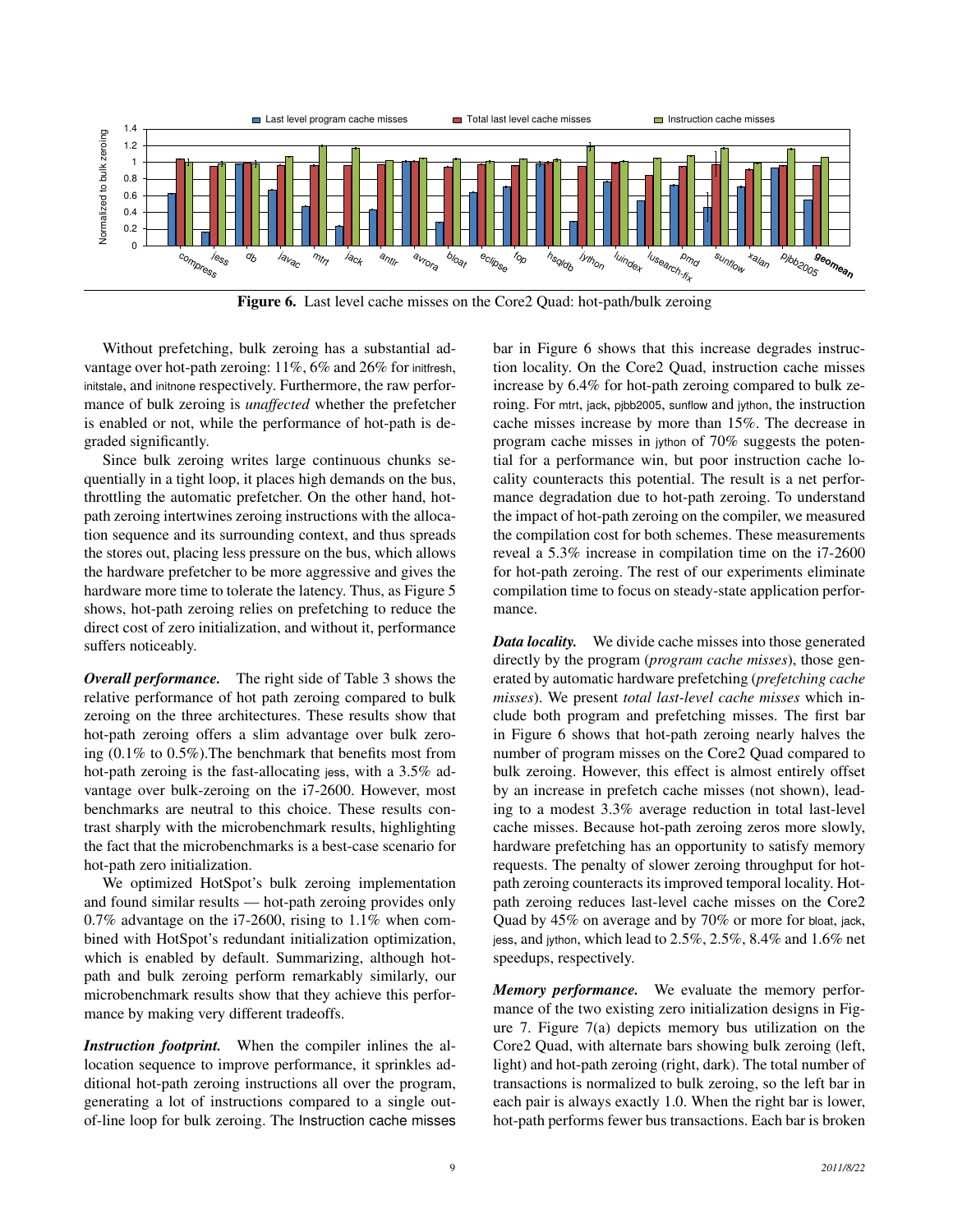

Figure 7. Memory bus utilization: hot-path/bulk zeroing

down into *write*, *program cache misses*, and *prefetch misses*, all normalized to the total bus transactions for bulk zeroing. The number of program cache misses (blue) is consistently lower for hot-path zeroing. On the other hand, the number of misses due to the hardware prefetcher (red) is consistently higher for hot-path zeroing, which is consistent with our microbenchmark results.

Figure 7(b) expresses the same data differently, normalizing *each metric* to the corresponding metric for bulk zeroing. Numbers higher than one signify that hot-path zeroing increases these memory transactions. The blue and red bars show fetch (read) transactions due to program and prefetch misses respectively. The green bar shows all fetch (read) transactions. The purple bar shows total bus transactions. Figure 7(b) shows that hot-path zeroing and bulk zeroing have similar bus transactions: on average a 0.7% difference (purple). The significant reduction in last level program cache misses by hot-path of 45% (blue) is offset by an increase in prefetch misses of 25% (red). Since on the whole prefetch misses dominate program misses, the 25% increase offsets the 45% decrease, resulting in a very small reduction in fetch transactions (green).

#### 5.4 Zeroing performance in the application context

Having compared the two zero initialization designs in the previous section, we now look more closely at the *perfor-* *mance of the zeroing loop*, as used by bulk zeroing. On modern CPUs, zeroing performance is primarily determined by two factors: the cache hit-rate and the degree of contention on the shared memory subsystems. We use bulk zeroing to measure the average number of cycles taken to zero a block of memory *as it executes as part of each benchmark*. We express the result in GB/sec.

$$
ZeroingPerformance = \frac{BytesZeroed}{ZeroingCycles \times CycleTime}
$$

Figure 8 shows the zeroing performance in the context of each benchmark by starting and stopping a timer at the beginning and end of zeroing. The Core2 Quad, Phenom II, and i7-2600 bulk zero at around 3, 5, and 8 GB/sec, respectively. While there exist a few outliers — compress and db on the high side, and lusearch-fix, sunflow, and xalan on the low side — Figure 8 shows that on the whole, bulk zeroing performance is similar in the context of each of these benchmarks.

Section 4 shows high CPU utilization often corresponds with high contention of the shared memory subsystem. Relating the CPU Util. column from Table 1 to the zeroing performance data in Figure 8 shows that the high CPU utilization benchmarks have the lowest zeroing performance. The zeroing performance of lusearch-fix is the worst because it has both a high CPU utilization with a very high allocation rate.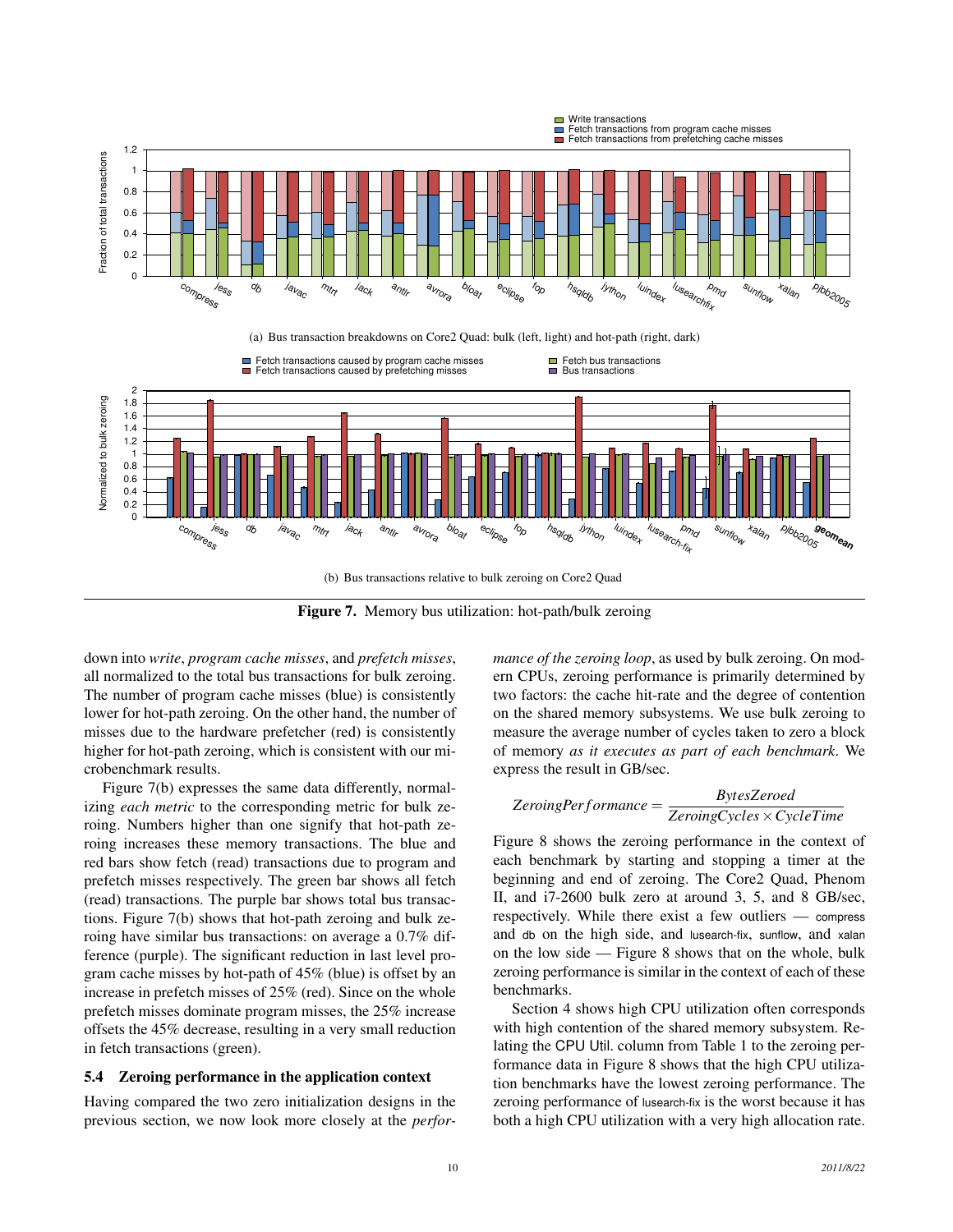

**Figure 8.** Zeroing performance in the application context: Bulk zeroing

sunflow and xalan have lower zeroing performance, especially on i7-2600, in part due to higher contention on shared memory subsystems.

### 5.5 Tradeoffs and trends

In summary, we see a stark tension between: a) hot-path allocation which reduces data cache pollution, but imposes a significant direct cost, and b) bulk zeroing which has low direct costs, but suffers significant cache pollution. While hotpath zeroing has better data cache hit rates, it degrades code quality and incurs higher direct costs. On the other hand, the performance of bulk zeroing is a function of memory bandwidth. Modern machines have increased bandwidth to a point where bulk zeroing essentially matches hot-path performance. However as future CMPs increase hardware parallelism and software generates more parallelism, programs are likely to contend more for shared memory bandwidth and caches. The next three sections show how we break this tradeoff and produce a system that performs better than these prior approaches.

# 6. New Zero Initialization Designs

We introduce three new design points: (1) non-temporal bulk zeroing, (2) concurrent non-temporal bulk zeroing, and (3) a design which adaptively switches between (1) and (2). To the best of our knowledge, these approaches are not discussed in the literature, nor deployed in existing virtual machines.<sup>1</sup> Each of these new designs perform better than deployed designs.

# 6.1 Non-temporal bulk zeroing

Figure 3(a) and Section 4 showed that *non-temporal* store instructions offer higher effective bandwidth and the potential to mitigate the direct cost of bulk-zeroing. They can eliminate cache displacement side effects, but they are weakly ordered and must be used carefully—if any extant copies of the written-to cache line exist, they will be evicted, which will significantly degrade performance.

Our *non-temporal bulk-zero* implementation replaces memset() with a loop that uses the movntdq quad-word non-temporal store instruction. The original memset() uses regular store instructions for regions smaller than the lastlevel cache size. This modest change has a significant performance impact. Wide non-temporal instructions speed up the bulk zeroing rate by guaranteeing aligned memory accesses and amortizing the cost of zeroing the source register. This design avoids the alignment pitfalls that make wide instructions perform poorly in the hot-path and it avoids cache pollution that plagues bulk zeroing. This design relies on effective hardware prefetching to hide miss latencies that occurs at allocation time when the program first writes or reads each new object.

*Microbenchmark performance.* Figure 9 shows the execution time of the microbenchmarks on Core2 Quad with and without hardware prefetching. When hardware prefetching is enabled, non-temporal bulk zeroing outperforms bulk zeroing by 16% for initfresh and initstale and degrades performance for initnone. When prefetching is disabled, nontemporal bulk zeroing performs 0.7%. 7.5% and 41% worse than bulk zeroing for the three microbenchmarks, respectively. These results are very similar to the results for hotpath zeroing and show a heavy reliance on the hardware prefetcher. Because non-temporal stores bypass the cache, the cache miss for a new object will always occur in the allocation sequence, just as for hot-path zeroing. The significant divergence between non-temporal and hot-path zeroing



Figure 9. Execution time of microbenchmarks on Core2 Quad with and without hardware prefetch enabled

<sup>&</sup>lt;sup>1</sup> The G1 garbage collector of HotSpot [12] includes code for a concurrent zeroing thread (which is described as important for responsiveness). However this thread is disabled in HotSpot where G1 now exists only as the mature space in a generational collector [27], not as a full heap collector.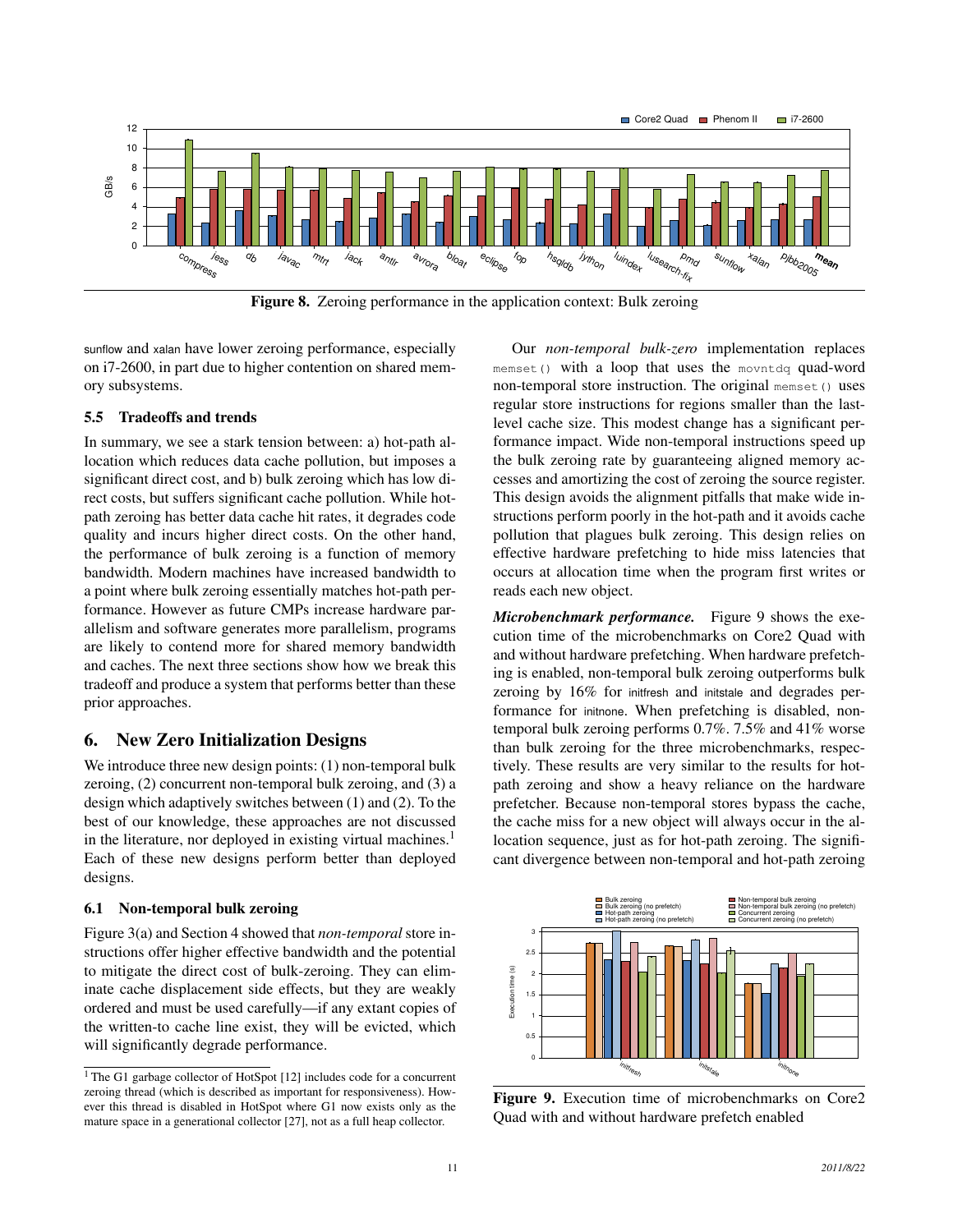|                                                                                                                       | <b>Zeroing Direct Cost</b><br>(%) of Total Time |                                                                                                                                                                                                                                                                                                                                                                                                                                                                                                                                                                                                                                       | Hot-path vs. Bulk<br>Improvement (%) |                                       |                                       | Non-temporal vs. Bulk<br>Improvement (%)                                                                                                                                                                                                                                                                                                                                                                                                                                                                                                                                                                                                          |                                 | <b>Concurrent vs. Bulk</b><br>Improvement (%) |                                 |                                                                                                                                                                                                                                                                                                                                                                                                                                                                                                                                                                                                                                                                                                                                                                                                                                                                                                                                                                                                                                                                                                                                                                                                                                                                                                                                                                                                                                                                                                                                                                                                                                                                                                                                                          | <b>Adaptive vs. Bulk</b><br>Improvement (%) |                                 |                                  |                                 |                                 |
|-----------------------------------------------------------------------------------------------------------------------|-------------------------------------------------|---------------------------------------------------------------------------------------------------------------------------------------------------------------------------------------------------------------------------------------------------------------------------------------------------------------------------------------------------------------------------------------------------------------------------------------------------------------------------------------------------------------------------------------------------------------------------------------------------------------------------------------|--------------------------------------|---------------------------------------|---------------------------------------|---------------------------------------------------------------------------------------------------------------------------------------------------------------------------------------------------------------------------------------------------------------------------------------------------------------------------------------------------------------------------------------------------------------------------------------------------------------------------------------------------------------------------------------------------------------------------------------------------------------------------------------------------|---------------------------------|-----------------------------------------------|---------------------------------|----------------------------------------------------------------------------------------------------------------------------------------------------------------------------------------------------------------------------------------------------------------------------------------------------------------------------------------------------------------------------------------------------------------------------------------------------------------------------------------------------------------------------------------------------------------------------------------------------------------------------------------------------------------------------------------------------------------------------------------------------------------------------------------------------------------------------------------------------------------------------------------------------------------------------------------------------------------------------------------------------------------------------------------------------------------------------------------------------------------------------------------------------------------------------------------------------------------------------------------------------------------------------------------------------------------------------------------------------------------------------------------------------------------------------------------------------------------------------------------------------------------------------------------------------------------------------------------------------------------------------------------------------------------------------------------------------------------------------------------------------------|---------------------------------------------|---------------------------------|----------------------------------|---------------------------------|---------------------------------|
| Benchmark                                                                                                             | C2Q                                             | PII                                                                                                                                                                                                                                                                                                                                                                                                                                                                                                                                                                                                                                   | i7                                   | C2Q                                   | PII                                   | i7                                                                                                                                                                                                                                                                                                                                                                                                                                                                                                                                                                                                                                                | C <sub>2</sub> Q                | PII                                           | i7                              | C2Q                                                                                                                                                                                                                                                                                                                                                                                                                                                                                                                                                                                                                                                                                                                                                                                                                                                                                                                                                                                                                                                                                                                                                                                                                                                                                                                                                                                                                                                                                                                                                                                                                                                                                                                                                      | PII                                         | i7                              | C2Q                              | PII                             | i7                              |
| compress $0.91 \pm 0.00$ $0.75 \pm 0.01$ $0.47 \pm 0.00$<br>mpegaudio $0.00 \pm 0.00$ $0.00 \pm 0.00$ $0.00 \pm 0.00$ |                                                 | jess 12.74±0.18 6.61±0.09 8.29±0.19<br>db $0.53 \pm 0.00$ $0.47 \pm 0.00$ $0.56 \pm 0.00$<br>javac 3.16±0.02 2.12±0.02 2.16±0.02<br>mtrt 3.49 $\pm$ 0.05 1.85 $\pm$ 0.03 2.36 $\pm$ 0.04<br>jack 8.22 $\pm$ 0.04 6.06 $\pm$ 0.09 5.41 $\pm$ 0.09                                                                                                                                                                                                                                                                                                                                                                                      |                                      |                                       |                                       | $-0.25 \pm 0.08 -0.37 \pm 0.07 -0.47 \pm 0.61$<br>8.39 $\pm$ 0.26 0.01 $\pm$ 0.41 3.54 $\pm$ 0.96<br>$0.05 \pm 0.18$ 0.15 $\pm$ 0.29 0.37 $\pm$ 0.84<br>$-0.01 \pm 0.27 - 1.73 \pm 0.34 - 0.39 \pm 0.79$<br>$-0.06 \pm 0.14 -0.76 \pm 0.10 -0.03 \pm 0.91$<br>1.90+0.88 $0.13 + 0.85 - 0.25 + 1.42$<br>$2.53 \pm 0.18$ 0.50 $\pm$ 0.22 -1.07 $\pm$ 1.07                                                                                                                                                                                                                                                                                           |                                 |                                               |                                 | 0.44 $\pm$ 0.08 0.05 $\pm$ 0.08 0.27 $\pm$ 0.60 0.79 $\pm$ 0.08 0.44 $\pm$ 0.07 0.41 $\pm$ 0.57 0.81 $\pm$ 0.07 0.44 $\pm$ 0.08 0.19 $\pm$ 0.59<br>6.18 $\pm$ 0.33 -0.04 $\pm$ 0.29 4.19 $\pm$ 1.00 13.92 $\pm$ 0.31 7.23 $\pm$ 0.24 8.73 $\pm$ 0.97 13.95 $\pm$ 0.36 7.06 $\pm$ 0.29 9.25 $\pm$ 1.02<br>$0.01\pm0.17$ -0.13 $\pm$ 0.24 -0.11 $\pm$ 0.82 0.65 $\pm$ 0.20 0.45 $\pm$ 0.27 0.61 $\pm$ 0.89 0.66 $\pm$ 0.20 0.41 $\pm$ 0.24 0.53 $\pm$ 0.76<br>$0.38\pm0.24$ -0.37 $\pm$ 0.34 1.07 $\pm$ 0.95 3.89 $\pm$ 0.48 2.38 $\pm$ 0.65 3.21 $\pm$ 0.87 3.23 $\pm$ 0.50 2.21 $\pm$ 0.50 3.23 $\pm$ 1.00<br>$0.03\pm0.09$ $0.00\pm0.06$ $-0.01\pm0.76$ $0.03\pm0.08$ $-0.05\pm0.08$ $-0.47\pm0.86$ $0.04\pm0.10$ $-0.03\pm0.06$ $-0.68\pm0.91$<br>1.80 $\pm$ 0.96 -0.45 $\pm$ 0.94 0.84 $\pm$ 1.09 3.80 $\pm$ 1.07 1.45 $\pm$ 1.00 1.57 $\pm$ 2.13 3.57 $\pm$ 1.13 1.30 $\pm$ 0.96 3.33 $\pm$ 1.00<br>$3.40\pm0.17$ $0.13\pm0.35$ $3.38\pm0.98$ $8.72\pm0.17$ $5.64\pm0.26$ $6.92\pm1.04$ $8.68\pm0.16$ $5.47\pm0.20$ $6.79\pm1.02$                                                                                                                                                                                                                                                                                                                                                                                                                                                                                                                                                                                                                                                                                                                    |                                             |                                 |                                  |                                 |                                 |
| mean 4.84<br>geomean                                                                                                  | min 0.53<br>max 12.74                           | 0.47<br>6.61<br>2.98                                                                                                                                                                                                                                                                                                                                                                                                                                                                                                                                                                                                                  | 0.47<br>8.29<br>3.21                 | $-0.25$<br>8.39<br>2.10<br>2.15       | $-1.73$<br>0.50<br>$-0.22$<br>$-0.22$ | $-1.07$<br>3.54<br>0.29<br>0.30                                                                                                                                                                                                                                                                                                                                                                                                                                                                                                                                                                                                                   | 0.01<br>6.18<br>2.03<br>2.06    | $-0.45$<br>0.13<br>$-0.14$<br>$-0.13$         | $-0.11$<br>4.19<br>1.61<br>1.62 | 0.65<br>13.92<br>5.29<br>5.41                                                                                                                                                                                                                                                                                                                                                                                                                                                                                                                                                                                                                                                                                                                                                                                                                                                                                                                                                                                                                                                                                                                                                                                                                                                                                                                                                                                                                                                                                                                                                                                                                                                                                                                            | 0.44<br>7.23<br>2.93<br>2.97                | 0.41<br>8.73<br>3.57<br>3.63    | 0.66<br>13.95<br>5.15<br>5.28    | 0.41<br>7.06<br>2.82<br>2.85    | 0.19<br>9.25<br>3.89<br>3.94    |
| lusearch-fix $8.46 + 0.03$ $6.06 + 0.10$ $3.76 + 0.02$                                                                |                                                 | antlr $5.22 \pm 0.04$ 3.82 $\pm 0.05$ 3.68 $\pm 0.06$<br>avrora 0.04±0.00 0.11±0.00 0.09±0.00<br>bloat 7.02 $\pm$ 0.04 4.72 $\pm$ 0.04 4.70 $\pm$ 0.05<br>eclipse 3.83±0.02 2.76±0.02 2.57±0.01<br>fop $1.02 \pm 0.01$ 0.73 $\pm 0.01$ 0.71 $\pm 0.01$<br>hsaldb $2.71 \pm 0.12$ 1.55 $\pm$ 0.07 1.83 $\pm$ 0.11<br>ivthon $9.29 \pm 0.03$ 6.07 $\pm 0.05$ 5.37 $\pm 0.03$<br>luindex $0.93 \pm 0.01$ $0.70 \pm 0.01$ $0.72 \pm 0.01$<br>lusearch $51.40 \pm 0.1450.59 \pm 0.4331.67 \pm 0.13$<br>pmd 4.85±0.03 3.17±0.04 2.78±0.03<br>sunflow $4.47 \pm 0.07$ 2.28 $\pm$ 0.11 1.92 $\pm$ 0.02<br>xalan 5.06±0.02 4.60±0.03 2.57±0.01 |                                      |                                       |                                       | $0.43 \pm 0.11 - 0.18 \pm 0.13$ $0.26 \pm 2.01$<br>$-8.69 \pm 5.03$ 1.21 $\pm 0.37$ $-0.65 \pm 0.79$<br>$2.49 + 0.39$ 0.93 + 0.45 2.39 + 0.90<br>$-0.09 \pm 1.14 - 1.03 \pm 6.58$ 1.87 $\pm$ 2.25<br>$-0.58 \pm 0.62$ 1.08 $\pm 0.53$ 0.47 $\pm 1.33$<br>$-4.78 + 1.15 - 3.62 + 1.45 - 2.84 + 3.84$<br>$1.65 \pm 0.35$ 0.79 $\pm 0.56$ 0.03 $\pm 0.66$<br>$0.25 \pm 0.76$ $0.34 \pm 0.18$ -0.13 $\pm 0.81$<br>25.22 ± 0.24 27.73 ± 0.52 20.50 ± 0.72<br>$2.76 + 0.30$ 0.94 + 1.08 0.97 + 0.95<br>$0.58 + 0.31$ $0.88 + 0.47$ $0.40 + 1.07$<br>1.18 $\pm$ 4.17 1.32 $\pm$ 5.54 -0.12 $\pm$ 1.49<br>1.42 $\pm$ 0.26 0.90 $\pm$ 3.21 1.79 $\pm$ 0.67 |                                 |                                               |                                 | 1.29 $\pm$ 0.12 -0.37 $\pm$ 0.15 2.24 $\pm$ 1.90 5.09 $\pm$ 0.13 3.47 $\pm$ 0.14 4.51 $\pm$ 1.91 3.56 $\pm$ 1.49 3.40 $\pm$ 0.16 5.31 $\pm$ 1.93<br>$-0.14 \pm 4.72$ $-0.04 \pm 0.35$ $0.47 \pm 0.63$ $-3.43 \pm 4.55$ $-0.62 \pm 0.34$ $-0.38 \pm 0.81$ $-2.53 \pm 5.16$ $-0.44 \pm 0.38$ $0.09 \pm 0.56$<br>$2.57\pm0.47$ 0.06 $\pm0.42$ 2.66 $\pm$ 0.83 6.83 $\pm$ 0.43 4.75 $\pm$ 0.43 6.00 $\pm$ 0.94 6.67 $\pm$ 0.46 4.46 $\pm$ 0.41 6.17 $\pm$ 0.81<br>0.15±1.09 2.20±6.60 3.11±2.26 2.31±1.18 3.43±6.00 3.15±2.85 1.33±1.16 1.73±6.14 1.74±3.33<br>0.04 $\pm$ 0.60 -0.17 $\pm$ 0.53 0.54 $\pm$ 1.41 0.71 $\pm$ 0.56 0.41 $\pm$ 0.59 1.64 $\pm$ 1.39 0.82 $\pm$ 0.53 0.35 $\pm$ 0.57 1.27 $\pm$ 1.41<br>$-0.65 \pm 1.29 - 0.29 \pm 1.27$ 4.53 $\pm$ 3.62 2.37 $\pm$ 0.81 1.32 $\pm$ 2.35 3.52 $\pm$ 3.82 1.70 $\pm$ 1.12 0.42 $\pm$ 2.00 5.86 $\pm$ 3.66<br>2.05±0.39 0.40±0.39 2.65±0.67 6.48±0.31 4.76±0.51 4.11±2.17 6.38±0.28 4.71±0.42 5.80±0.82<br>$0.72\pm0.74$ $0.42\pm0.20$ $-0.20\pm0.82$ $1.84\pm0.87$ $0.99\pm0.20$ $0.49\pm1.01$ $2.00\pm0.80$ $0.84\pm0.18$ $-0.12\pm0.97$<br>28.35±0.1325.85±0.6628.97±0.82 20.34±6.5918.26±2.8319.67±3.95 28.13±0.1626.65±0.6130.17±0.35<br>$3.80 + 0.20$ $0.42 + 1.09$ $3.27 + 1.14$ $-3.53 + 1.22$ $-1.78 + 1.77$ $0.16 + 1.29$ $2.24 + 0.35$ $0.06 + 1.39$ $3.07 + 1.09$<br>$0.41\pm0.34$ -0.13 $\pm0.46$ 1.76 $\pm1.09$ 2.07 $\pm0.55$ 1.29 $\pm0.59$ 3.21 $\pm1.03$ 0.80 $\pm0.39$ 1.13 $\pm0.52$ 2.81 $\pm0.94$<br>$0.40\pm4.52$ 1.29 $\pm5.16$ 1.79 $\pm1.04$ 1.47 $\pm4.48$ -2.22 $\pm6.08$ 1.15 $\pm1.25$ 2.49 $\pm3.93$ 2.72 $\pm5.44$ 2.03 $\pm1.17$<br>$3.10\pm0.30$ $0.69\pm2.57$ $1.97\pm2.43$ $1.75\pm0.31$ $-1.68\pm2.81$ $0.78\pm1.95$ $2.81\pm0.31$ $0.70\pm2.85$ $2.64\pm0.66$ |                                             |                                 |                                  |                                 |                                 |
| mean 4.41<br>geomean                                                                                                  | min 0.04<br>max 9.29                            | 0.11<br>6.07<br>3.05                                                                                                                                                                                                                                                                                                                                                                                                                                                                                                                                                                                                                  | 0.09<br>5.37<br>2.56                 | $-8.69$<br>2.76<br>$-0.28$<br>$-0.24$ | $-3.62$<br>1.32<br>0.30<br>0.30       | $-2.84$<br>2.39<br>0.37<br>0.38                                                                                                                                                                                                                                                                                                                                                                                                                                                                                                                                                                                                                   | $-0.65$<br>3.80<br>1.15<br>1.16 | $-0.37$<br>2.20<br>0.37<br>0.38               | $-0.20$<br>4.53<br>2.07<br>2.07 | $-3.53$<br>6.83<br>2.00<br>2.05                                                                                                                                                                                                                                                                                                                                                                                                                                                                                                                                                                                                                                                                                                                                                                                                                                                                                                                                                                                                                                                                                                                                                                                                                                                                                                                                                                                                                                                                                                                                                                                                                                                                                                                          | $-2.22$<br>4.76<br>1.18<br>1.21             | $-0.38$<br>6.00<br>2.36<br>2.38 | $-2.53$<br>6.67<br>2.36<br>2.38  | $-0.44$<br>4.71<br>1.67<br>1.69 | $-0.12$<br>6.17<br>3.06<br>3.08 |
|                                                                                                                       |                                                 | pjbb2005 2.82±0.01 1.15±0.02 1.66±0.01                                                                                                                                                                                                                                                                                                                                                                                                                                                                                                                                                                                                |                                      |                                       |                                       | $-0.30 + 2.85 - 0.54 + 1.28 - 1.16 + 0.60$                                                                                                                                                                                                                                                                                                                                                                                                                                                                                                                                                                                                        |                                 |                                               |                                 | $-2.17\pm3.20$ $-1.16\pm0.88$ $1.21\pm0.52$ 0.92 $\pm2.57$ 0.89 $\pm0.89$ $2.65\pm0.53$ $-0.79\pm3.09$ $-1.87\pm2.28$ 0.46 $\pm3.14$                                                                                                                                                                                                                                                                                                                                                                                                                                                                                                                                                                                                                                                                                                                                                                                                                                                                                                                                                                                                                                                                                                                                                                                                                                                                                                                                                                                                                                                                                                                                                                                                                     |                                             |                                 |                                  |                                 |                                 |
| mean 4.46<br>geomean                                                                                                  | min 0.04<br>max 12.74                           | 0.11<br>6.61<br>2.93                                                                                                                                                                                                                                                                                                                                                                                                                                                                                                                                                                                                                  | 0.09<br>8.29<br>2.72                 | $-8.69$<br>8.39<br>0.47<br>0.52       | $-3.62$<br>1.32<br>0.09<br>0.10       | $-2.84$<br>3.54<br>0.26<br>0.27                                                                                                                                                                                                                                                                                                                                                                                                                                                                                                                                                                                                                   | $-0.65$<br>6.18<br>1.25<br>1.27 | $-0.45$<br>2.20<br>0.13<br>0.13               | $-0.20$<br>4.53<br>1.88<br>1.89 | $-3.53$<br>13.92<br>2.98<br>3.06                                                                                                                                                                                                                                                                                                                                                                                                                                                                                                                                                                                                                                                                                                                                                                                                                                                                                                                                                                                                                                                                                                                                                                                                                                                                                                                                                                                                                                                                                                                                                                                                                                                                                                                         | $-2.22$<br>7.23<br>1.72<br>1.75             | $-0.38$<br>8.73<br>2.76<br>2.79 | $-2.53$<br>13.95<br>3.07<br>3.14 | $-0.44$<br>7.06<br>1.85<br>1.87 | $-0.12$<br>9.25<br>3.18<br>3.22 |

Table 4. The direct cost of bulk zeroing (left), and total execution time for hot-path (middle) and new zeroing designs (right) relative to bulk zeroing

is visible for initnone when the hardware prefetcher is enabled: hot-path outperforms bulk zeroing, but non-temporal bulk zeroing performs much worse than bulk. For initnone, hotpath zeros the array in the fast allocation path, then writes 12 bytes to the array header. These extra instructions give the hardware prefetcher time to prefetch the next cache line, which helps hot-path zeroing to reduce the direct cost of zero initialization. However, in the allocation path with nontemporal bulk zeroing, there are too few instructions to tolerate the latency, even with hardware prefetching.

*Zeroing performance in the application context.* Figure 11 shows zeroing performance for non-temporal bulk zeroing, normalized to bulk zeroing in the context of each application's workload. We use the same metric and methodology as in Figure 8: how fast, on average, does the system zero a block of memory in the setting of each benchmark? On the Core2 Quad, Phenom II, and i7-2600, non-temporal bulk zeroing improves zeroing performance by 41%, 3%, and 74% on average. Figure 3(a) shows that non-temporal instructions double the effective bandwidth on the i7-2600, which is reflected in the 74% improvement. However, on Core2 Quad and Phenom II, non-temporal bulk zeroing is not as effective as on i7-2600. The reason is evident in Figure 3(a) which shows that on these machines, but not the i7-2600, a temporal instruction that hits the last level cache (green bar, Figure 3(a)) will outperform a non-temporal instruction. As a result, non-temporal bulk zeroing will not perform well on benchmarks with low cache miss rates on the Core2 Quad and Phenom II. For example, avrora, which has the lowest cache miss rate among our benchmarks performs poorly with non-temporal bulk zeroing on the Core2 Quad and Phenom II but performs well on the i7-2600, as shown in Figure 11.

*Overall performance.* Table 4 and Figure 14 show the effect of non-temporal bulk zeroing on total performance normalized to bulk zeroing. On the Core2 Quad, non-temporal bulk zeroing improves execution time by 1.3% on average and up to 6.2% for jess. Execution time improvements on i7-2600 are similar. The average improvement on the Phenom II is a somewhat smaller 0.1%, and consistent with the modest 3% improvement in zeroing performance.The benefits of non-temporal zeroing come from reducing the *direct* cost and the *indirect* cost by avoiding cache pollution. Figure 10 shows that total last level cache misses are reduced by 10% on average, and by as much as 50% on lusearch-fix on the Core2 Quad.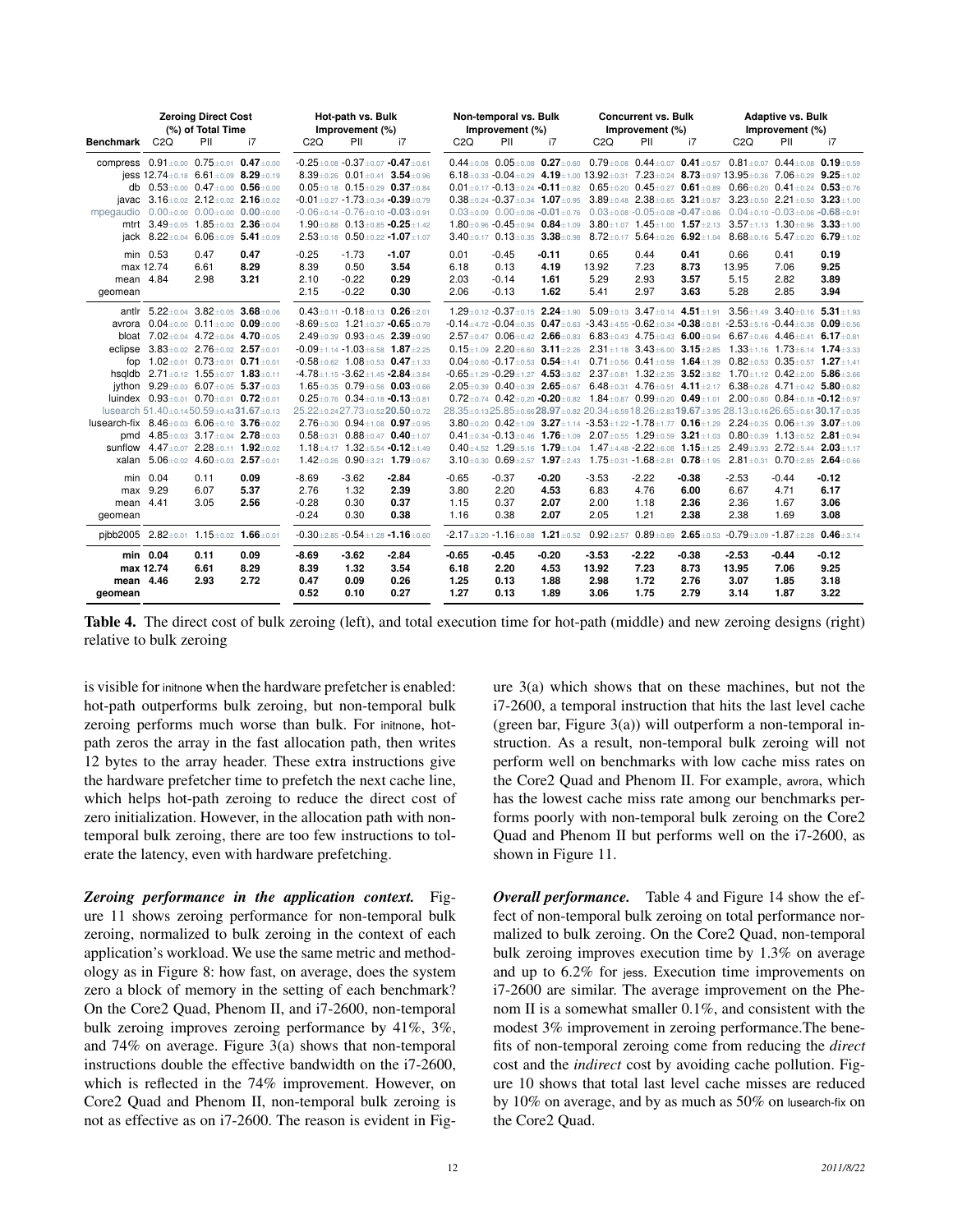

Figure 10. Cache misses for non-temporal bulk zeroing relative to bulk zeroing on the Core2 Quad.



Figure 11. Zeroing performance in application context: Non-temporal bulk zeroing vs. bulk zeroing

*Memory performance.* Figure 12(a) plots the number of bus transactions, broken down in the same way as in Figure  $7(a)$ . The left (light) column in each pair shows the composition of bus transactions for bulk zeroing, and the right (dark) column shows the same for non-temporal bulk zeroing, normalized to bulk zeroing. Non-temporal writes cause additional write traffic and increase total memory traffic in about half of the benchmarks. In Figure 12(a), write transactions increase for non-temporal zeroing, but by negligible amounts for db and avrora. When the program references a line in memory, it must instantiate it in the cache. The program typically writes to the newly allocated object, which dirties the cache line, and thus requires a write. Because non-temporal zeroing explicitly invalidates all resident cache lines that it writes to, if the program would have reused the line given a standard write, non-temporal zeroing will result in a total traffic increase due to this read traffic. Although non-temporal zeroing reduces cache displacement, it increases the total number of bus transactions in about half the cases and has the same or fewer bus transactions in the other half.

Figure 12(b) shows each type of bus transaction normalized to default bulk zeroing. On average, bus transactions are increased by 16%. For benchmarks with higher zeroing cost (jython, sunflow, jess, and jack), bus transactions increase by 40%. As with hot-path zeroing, the transactions for db and avrora are unaffected by non-temporal zeroing.

Figure 12(b) shows that non-temporal bulk zeroing reduces fetches by 11% on average and up to 51% for lusearchfix. This reduction occurs because the non-temporal instructions only generate a write transaction, as opposed to the temporal stores, which generate a fetch and a write. Because non-temporal zeroing explicitly evicts each line from the cache, the first touch to an allocated object forces the processor to fetch it into the cache. Aggressive memory prefetching can reduce the latency of the first touch. As shown in Figure 12(b), the fetches due to prefetching misses increase by 11% on average, and by as much 70% or more for jess, jython and sunflow.

*HotSpot results.* We also experimented with the OpenJDK 1.6.0 Oracle HotSpot Server JVM. Its default is hot-path zeroing optimized with software elision of redundant zeroing. It has the option of switching to bulk zeroing or unoptimized hot-path zeroing. Examination of their implementation of bulk zeroing revealed it was naive. We sped it up by replacing the zeroing loop with a simple call to memset (). We evaluated HotSpot's hot-path optimization, which avoids redundant initialization, and found that it improves over the regular hot-path by 0.4%. We then implemented a preliminary version of non-temporal bulk zeroing. We did not implement concurrent zeroing because software engineering decisions in HotSpot made it difficult. Our preliminary implementation of non-temporal bulk zeroing on average improves performance by a modest 0.7% over hot-path zeroing and we believe a more complete and mature implementation could do better. Our preliminary implementation of non-temporal bulk zeroing offers almost twice the advantage of HotSpot's existing hotpath optimization  $(0.7\% \text{ v } 0.4\%)$ , and is substantially simpler. This result suggests that new VMs should be implementing non-temporal bulk zeroing rather than hotpath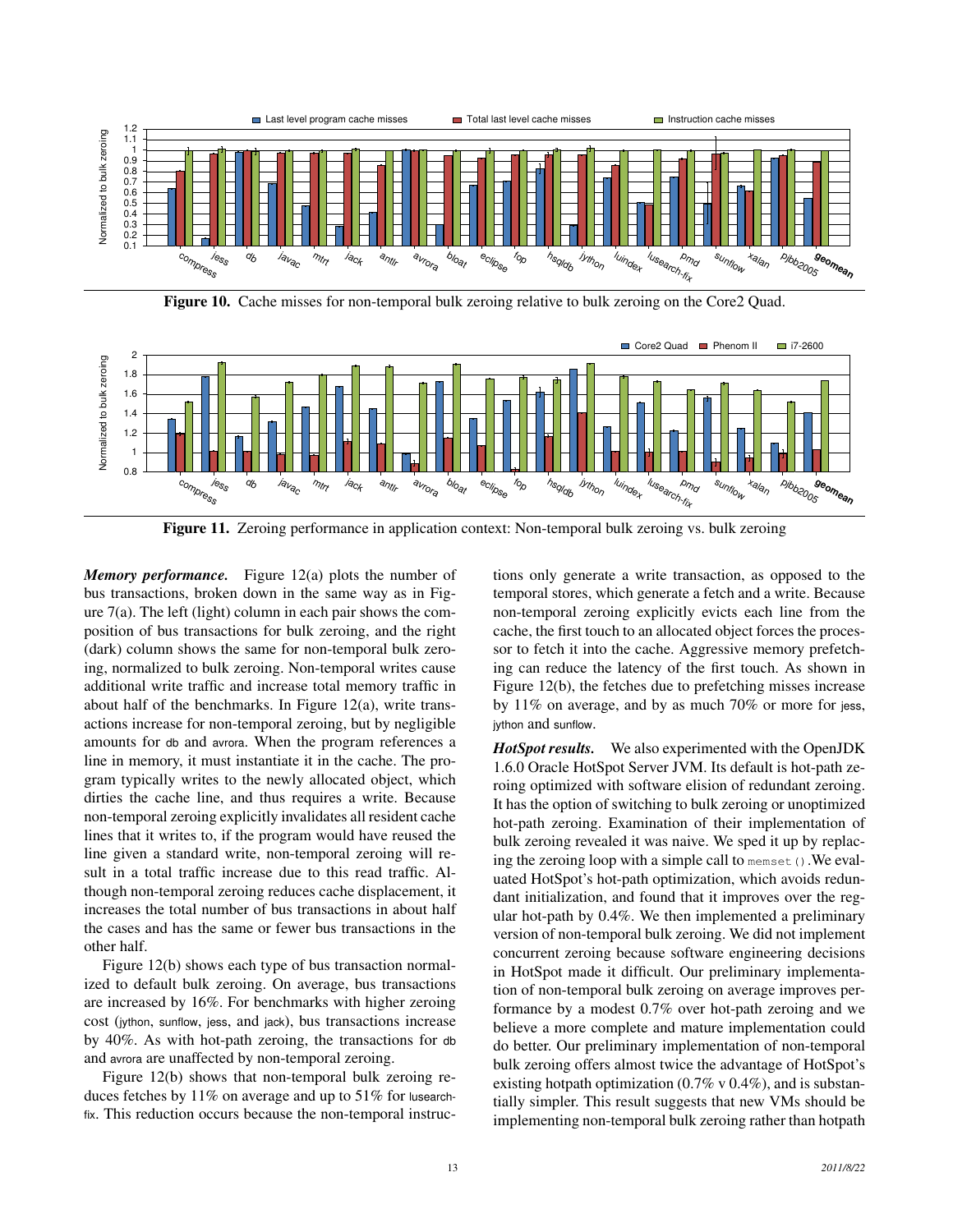

Figure 12. Memory bus utilization: Non-temporal bulk zeroing/bulk zeroing

zeroing, and that concurrent and adaptive zeroing will offer greater benefits. Non-temporal bulk zeroing may even worth implementing in existing VMs because it combines a small performance advantage with significantly simpler code in the allocation sequence, which appears all over the program.

#### 6.2 Concurrent Zeroing

Bulk zeroing attacks the direct cost of zeroing. Non-temporal bulk zeroing further mitigates the direct cost with significantly better zeroing performance and also attacks the indirect cost of zeroing by reducing cache displacement. However, our benchmarks still spend 3% on average and up to 7.6% (38% if we include lusearch!) of total time performing zero initialization on the Core2 Quad.

Hardware parallelism creates the opportunity to perform zeroing concurrently, moving its overhead off of the application's critical path. The mechanics of concurrent zeroing require some synchronization between the zeroing thread and the application threads that consume the zeroed memory. The primary challenge is to ensure that synchronization does not dominate performance.

Our implementation uses a single zeroing thread. The JVM wakes up this thread up at the end of each nursery garbage collection, and it zeroes all of the blocks freed by the nursery collection with non-temporal instructions. The zeroing thread maintains a synchronized global cursor that consumer threads monitor to determine the progress of zeroing. The application's allocation slow path acquires memory from a global pool one block at a time as usual. However, it no longer zeros the newly acquired block, but instead busywaits on the global zero cursor until the initialing thread has zeroed the block it will consume. Because the zeroing thread is typically well ahead of the application threads, the allocating consumer threads rarely wait.

*Microbenchmark performance.* Figure 9 shows the execution time of our microbenchmarks on Core2 Quad with and without hardware prefetching for our new zeroing designs. When hardware prefetching is enabled, concurrent zeroing outperforms bulk zeroing by 25% for initfresh, 24% for initstale and degrades initnone by 9%. When prefetching is disabled, concurrent zeroing outperforms bulk zeroing by 12% for initfresh, 4%, for initstale, and degrades initnone by 26%. By taking work off the critical path, concurrent non-temporal zeroing outperforms all other designs for both initfresh and initstale, regardless of whether prefetching is enabled. Similar to non-temporal bulk zeroing, concurrent zeroing cannot improve upon bulk or hot-path designs for the initnone microbenchmark because the high allocation rate with no other computation does not give enough time for prefetching to be effective. These results show that concurrent zeroing is very effective at hiding the direct cost of zeroing, and prefetching plays an important role in hiding fetch latency after using non-temporal instructions.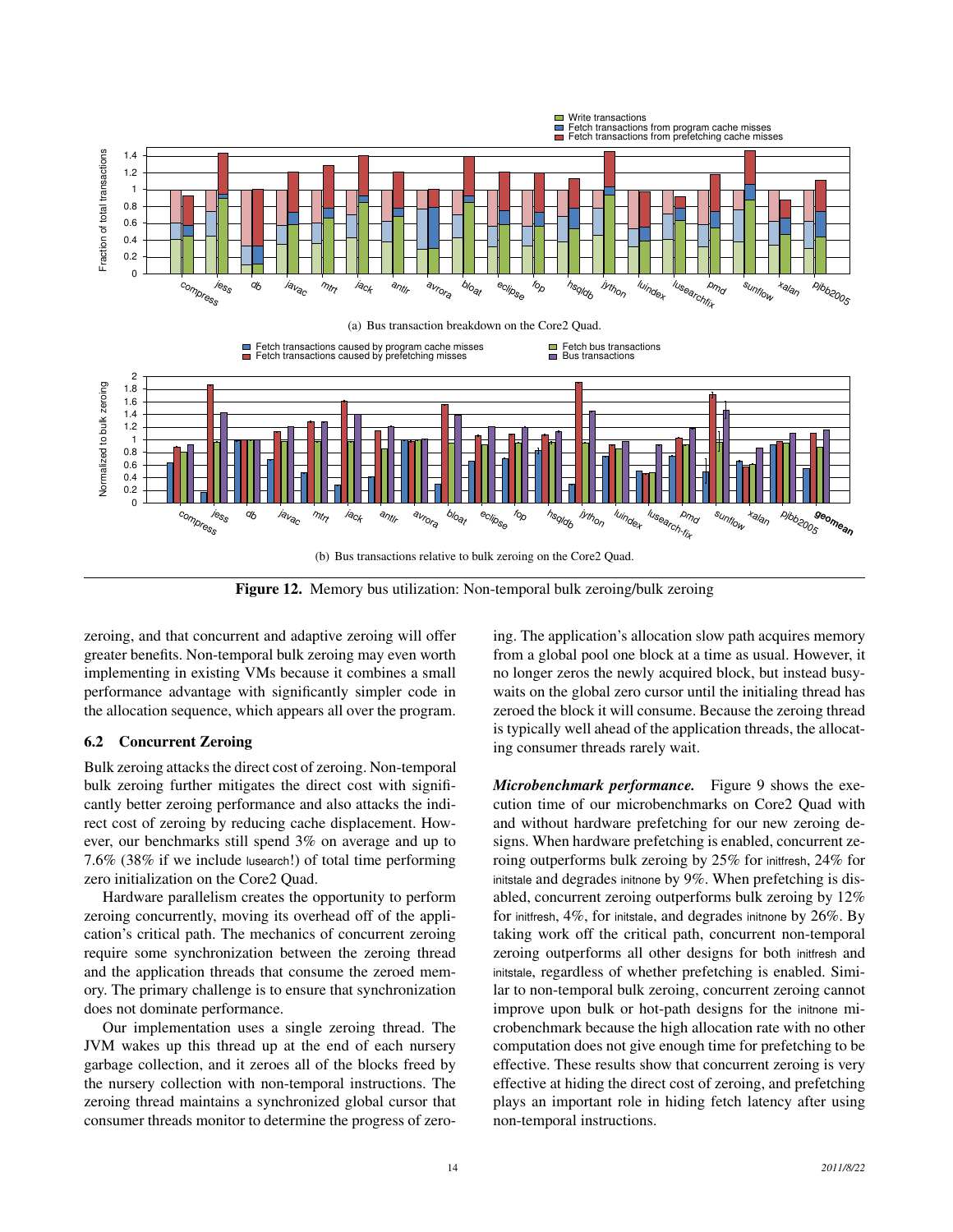

Figure 13. Zeroing performance in the application context: Non-temporal v concurrent on the i7-2600

*Zeroing performance in the application context.* Figure 13 compares the zeroing performance of concurrent and synchronous non-temporal bulk zeroing in the context of each application. The results are normalized to default bulk zeroing, so larger is better. For benchmarks with low CPU utilization (see Table 1), zeroing performance for a single concurrent thread is slightly worse than synchronous zeroing in the application thread. This is because the concurrent zeroing thread must contend for memory bandwidth with the application, unlike synchronous zeroing where the (single) active application thread is blocked waiting on the zeroing operation. While zeroing performance for concurrent zeroing is slightly worse, the availability of idle cores and generally lower allocation rates mean that the concurrent zeroing thread can hide zeroing costs, leading to better performance overall.

In high CPU utilization benchmarks, however, contention for memory bandwidth is different. With concurrent zeroing, the single zeroing thread will only contend with application threads for memory bandwidth in much the same way as for low CPU utilization benchmarks. When using synchronous bulk zeroing, however, in addition to contending with application threads, zeroing operations from multiple threads can also contend with each other, resulting in a dramatic reduction in overall zeroing performance, as predicted by the bandwidth scalability results in Figure 3(b). This additional contention means that zeroing performance for these benchmarks is higher when using concurrent zeroing.

*Overall performance.* Table 4 and Figure 14 show the performance of concurrent non-temporal bulk zeroing. It improves performance over bulk zeroing by 3.1%, 1.7%, and 2.8% on average and up to 13.9%, 7.2%, and 8.7% on the Core2 Quad, Phenom II and i7-2600, respectively. On the i7-2600, concurrent zeroing improves on 18 out of 19 benchmarks, with the only degradation being 0.4% on avrora. On the Core2 Quad 17 out of 19 are improved, while on the Phenom II, 15 out of 19 are improved. These results show that concurrent zeroing is a very robust and effective design choice.

*Alternative design options.* A natural extension of concurrent zeroing is to use multiple, parallel zeroing threads to further utilize parallel hardware and to improve the zeroing throughput. This design is particularly appealing when the application is multithreaded and allocates at a sufficiently high rate that outpaces the zeroing thread (such as the Da-Capo benchmark lusearch). However, due to the limited scalability of memory bandwidth, parallel zeroing is unlikely to provide a significant performance improvement, and may even degrade performance due to a reduction in per-thread zeroing performance. Parallel concurrent zeroing also requires coordination among zeroing threads. There are two classic alternatives. First, the space can be statically partitioned, with each thread zeroing pre-determined blocks. This design requires no synchronization among the zeroing threads, but complicates the implementation of the global cursor that the application threads must check. Worse yet, the throughput will be bounded by the slowest thread, which is problematic when a thread goes to sleep or is otherwise disrupted. The second alternative is for threads to race to zero blocks without a pre-determined order, which requires synchronization among the zeroing threads. This approach remains susceptible to one of the zeroing threads being interrupted while zeroing a block. Since application progress may be blocked whenever any thread is interrupted, parallel zeroing is more susceptible to slow allocation than singlethreaded concurrent zeroing because there are more opportunities for threads to be blocked. We evaluated this design and found it to be substantially less effective than the singlethreaded concurrent zeroing that we recommend here.

#### 6.3 Adaptive Zeroing

Although concurrent is an effective design choice, Figure 14 shows that the high CPU utilization benchmarks, such as lusearch-fix and avrora, have worse performance with a concurrent zeroing thread than with non-temporal bulk zeroing. The lack of an effective design for parallel zeroing threads means that these high CPU utilization multi-threaded workloads overwhelm concurrent zeroing by competing for parallel resources. Because of this problem, we develop a simple adaptive strategy for use on hardware with good memory scalability, which conditionally uses either non-temporal bulk zeroing or concurrent non-temporal bulk zeroing. Our strategy simply checks at the end of each nursery collection whether the number of active application threads is less than the number of available hardware contexts. If it is less, adap-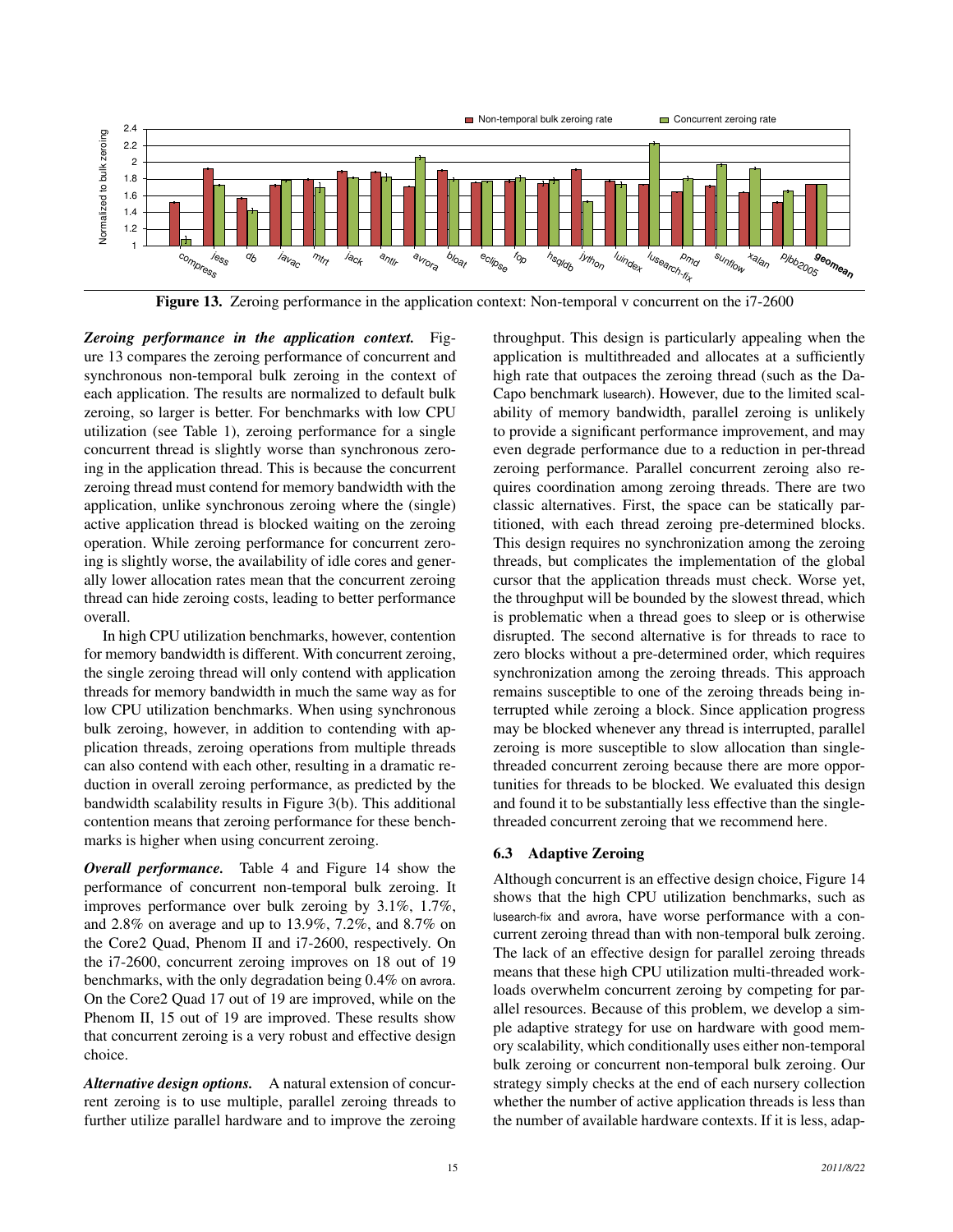

Figure 14. Overall performance *relative to bulk zeroing*: Execution time for non-temporal bulk, concurrent non-temporal bulk, and adaptive zeroing

tive zeroing performs concurrent non-temporal bulk zeroing until the next garbage collection. Otherwise, adaptive zeroing performs non-temporal bulk zeroing. This design customizes the zeroing policy to the needs of each phase in a benchmark.

*Overall performance.* Table 4 and Figure 14 show that adaptive zeroing is the most effective technique for reducing the overhead of zero initialization across all benchmarks and all platforms. For most benchmarks, adaptive zeroing selects the optimal zeroing approach. The performance of adaptive zeroing is typically the best and if not it lies between the two new strategies and is always closest to the best zeroing approach. Compared to bulk zeroing, adaptive zeroing improves performance by 3.1% on average and up to 14% on the Core2 Quad, 1.9% on average and up to 7.1% on the Phenom II, and 3.2% on average and up to 9.3% on the i7-2600.

# 7. Conclusions

This paper shows that zero initialization incurs a significant overhead on modern processors and provides the first detailed analysis of those overheads. We quantitatively analyze the direct and indirect overheads of existing zero initialization designs on mainstream CMPs, and propose new designs. Unlike prior designs, these new designs exploit *both* the language semantics of zero initialization and the hardware semantics of modern memory systems to reduce both direct and indirect costs. We also propose an adaptive policy that dynamically chooses between two new designs to take advantage of both cache-bypassing instructions and available hardware parallelism. The result is a substantial reduction in the overhead due to zero initialization, which leads to an average improvement of 3.2% over the prior bulk zeroing technique, across a wide range of benchmarks on the i7-2600.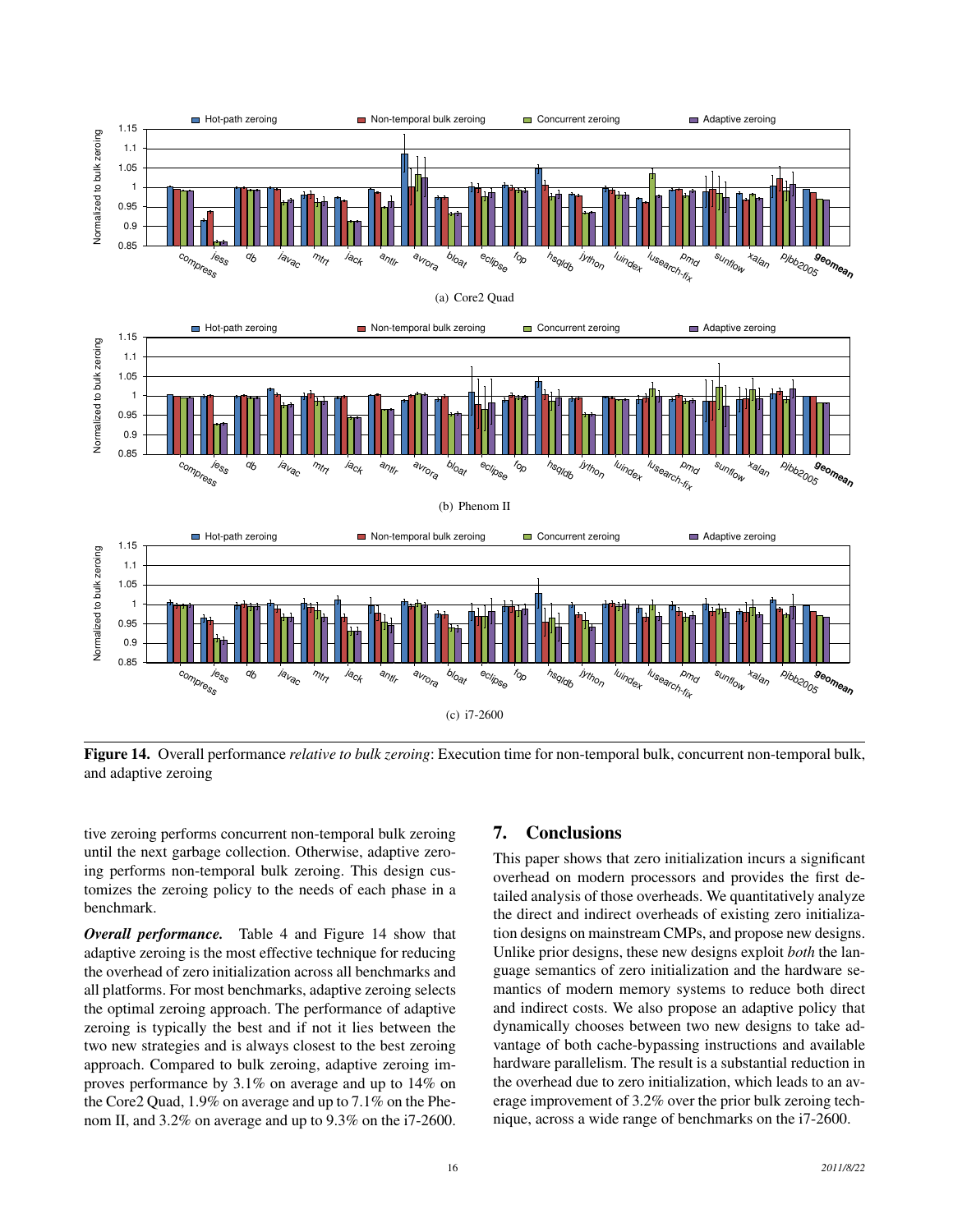Our results highlight the importance of counter-intuitively sacrificing temporal locality to achieve high memory throughput and minimal cache pollution. We also point in the direction of other optimizations that could further lower the overhead of providing memory safety. These results also show an advantage of automatic memory management the opportunity to understand the applications memory usage accurately and dynamically adapt policies.

In the multicore era, the performance of the system depends more than ever on how the software system and hardware system cooperatively work together to improve the utilization of resources that chip multi-processors provide. The key to the best designs presented in this paper lies in exploiting a detailed understand of both hardware and software semantics. Our simple adaptive policy shows that customizing software parallelism to hardware parallelism is useful, and suggests the investigation of more general mechanisms for a wider class of VM services and application needs.

## References

- [1] AMD. *Using the x86 Open64 Compiler Suite*. Advanced Micro Devices, 2011. URL http://developer.amd. com/assets/x86 open64 user guide.pdf.
- [2] S. M. Blackburn and K. S. McKinley. Immix: A markregion garbage collector with space efficiency, fast collection, and mutator performance. In *Proceedings of the 2008 ACM SIGPLAN Conference on Programming Languages Design and Implementation, Tucson, AZ*, PLDI '08, pages 22–32, 2008.
- [3] S. M. Blackburn, M. Hirzel, R. Garner, and D. Stefanović. pjbb2005: The pseudojbb benchmark. URL http: //users.cecs.anu.edu.au/∼steveb/research/ research-infrastructure/pjbb2005.
- [4] S. M. Blackburn, P. Cheng, and K. S. McKinley. Myths and realities: The performance impact of garbage collection. In *Proceedings of the 2004 ACM SIGMETRICS Conference on Measurement & Modeling Computer Systems, New York, NY*, SIGMETRICS-Performance '04, pages 25–36, 2004.
- [5] S. M. Blackburn, P. Cheng, and K. S. McKinley. Oil and water? High performance garbage collection in Java with MMTk. In *Proceedings of the International Conference on Software Engineering, Edinburgh, UK*, ICSE '04, pages 137–146, May 2004.
- [6] S. M. Blackburn, R. Garner, C. Hoffman, A. M. Khan, K. S. McKinley, R. Bentzur, A. Diwan, D. Feinberg, D. Frampton, S. Z. Guyer, M. Hirzel, A. Hosking, M. Jump, H. Lee, J. E. B. Moss, A. Phansalkar, D. Stefanovic, T. VanDrunen, ´ D. von Dincklage, and B. Wiedermann. The DaCapo benchmarks: Java benchmarking development and analysis. In *Proceedings of the 18th ACM SIGPLAN Conference on Object-Oriented Programming Systems, Languages, and Applications, Portland, OR*, OOPSLA '06, pages 169–190, Oct. 2006.
- [7] S. M. Blackburn, K. S. McKinley, R. Garner, C. Hoffman, A. M. Khan, R. Bentzur, A. Diwan, D. Feinberg, D. Frampton,

S. Z. Guyer, M. Hirzel, A. Hosking, M. Jump, H. Lee, J. E. B. Moss, A. Phansalkar, D. Stefanovic, T. VanDrunen, D. von ´ Dincklage, and B. Wiedermann. Wake Up and Smell the Coffee: Evaluation Methodology for the 21st Century. *Communications of the ACM*, 51:83–89, Aug. 2008.

- [8] S. Borkar and A. A. Chien. The future of microprocessors. *Communications of the ACM*, 54(5):67–77, May 2011.
- [9] D. Burger, J. R. Goodman, and A. Kägi. Memory bandwidth limitations of future microprocessors. In *Proceedings of the 23rd Annual International Symposium on Computer architecture, Philadelphia, PA*, ISCA '96, pages 78–89, 1996.
- [10] C. Click. Azul's experiences with hardware/software codesign. Keynote at ECOOP '09, (July 2009), 2009.
- [11] P. Conway, N. Kalyanasundharam, G. Donley, K. Lepak, and B. Hughes. Cache hierarchy and memory subsystem of the AMD Opteron processor. *IEEE Micro*, 30(2):16 –29, March– April 2010. ISSN 0272-1732.
- [12] D. Detlefs, C. Flood, S. Heller, and T. Printezis. Garbage-first garbage collection. In *Proceedings of the 4th International Symposium on Memory Management, Vancouver, BC*, ISMM '04, pages 37–48, 2004.
- [13] GNU. *GNU C Library*. Free Software Foundation, 2011. URL http://www.gnu.org/software/libc/manual/.
- [14] N. Grcevski, A. Kielstra, K. Stoodley, M. Stoodley, and V. Sundaresan. Java just-in-time compiler and virtual machine improvements for server and middleware applications. In *Proceedings of the 3rd Virtual Machine Research and Technology, San Jose, CA*, VM'04, pages 12–12, 2004.
- [15] L. R. Hsu, S. K. Reinhardt, R. Iyer, and S. Makineni. Communist, utilitarian, and capitalist cache policies on CMPs: caches as a shared resource. In *Proceedings of the 15th International Conference on Parallel Architectures and Compilation Techniques, Seattle, WA*, PACT '06, pages 13–22, 2006.
- [16] H. Inoue, H. Komatsu, and T. Nakatani. A study of memory management for web-based applications on multicore processors. In *Proceedings of the 2009 ACM SIGPLAN Conference on Programming Languages Design and Implementation, Dublin, Ireland*, PLDI '09, pages 386–396, 2009.
- [17] Intel. *Intel 64 and IA-32 Architectures Optimization Reference Manual*. Intel Corporation, Apr. 2011. Order Number 248966-024.
- [18] Intel. *Intel 64 and IA-32 Architectures, Software Developer's Manual, Volume 2: Instruction Set Reference, A-Z*. Intel Corporation, May 2011. Order Number 325383-039US.
- [19] Intel. *Intel 64 and IA-32 Architectures, Software Developer's Manual, Volume 3: Systems Programming Guide*. Intel Corporation, May 2011. Order Number 325384-039US.
- [20] Intel. *MMX Technology Developer's Guide*. Intel Corporation, Mar. 1996. URL ftp://download.intel.com/ids/ mmx/MMX Manual Tech Developers Guide.pdf.